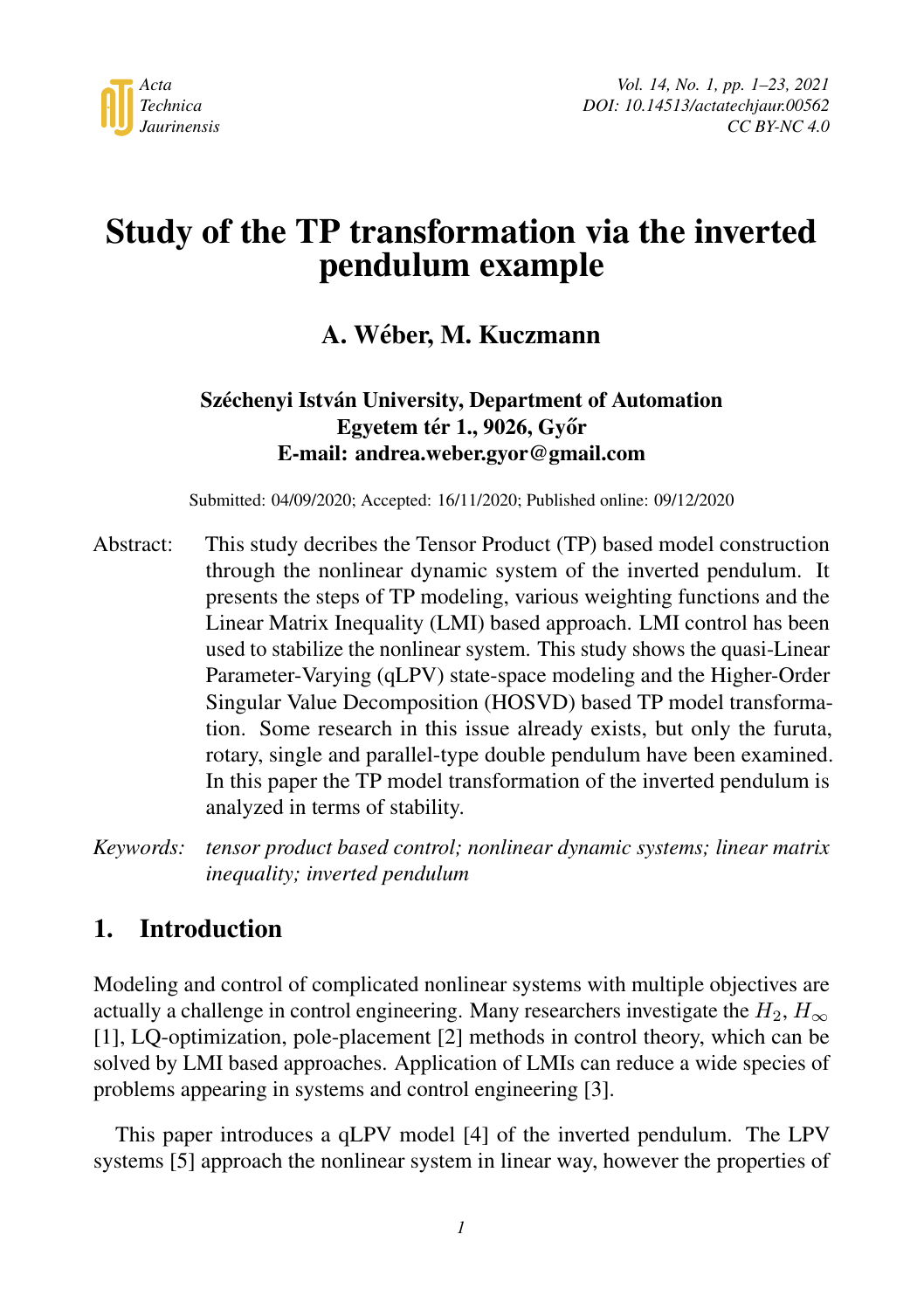the qLPV system are equivalent the nonlinear properties. It enables the representation of the nonlinear system without a complicated linearization method. LPV systems appear in the structure of Linear-Time Invariant (LTI) state-space representations. In this paper the LTI vertex system of the problem, the LMI design technique through the Parallel Distributed Compensation (PDC) and the HOSVD based TP transformation have been used. Close to Normalised (CNO) type weighting functions for an example have been applied MATLAB TP Toolbox [\[6\]](#page-19-5). TP transformation of pendulum has been investigated in some research for example rotary [\[7\]](#page-19-6), furuta [\[8\]](#page-20-0), single [\[9\]](#page-20-1) [\[10\]](#page-20-2) and parallel-type double pendulum [\[11\]](#page-20-3). This example is a good task to examine the TP model transformation and the stability of the nonlinear system.

The paper is organised as follows: in Section 2, the TP model transformation has introduced through the HOSVD based approach, the weighting functions and the qLPV model. Section 3 presents the LMI based controller design to obtain stable closed loop system based on the Lyapunov stability conditions. Due to nonlinearity, stable controller has been designed via LMI stability conditions. In Section 4, TP model transformation of the inverted pendulum has been presented, based on the Section 2-3.

# 2. TP model transformation

Control design of the TP model transformation was proposed by Baranyi et al. [\[12\]](#page-20-4) [\[13\]](#page-20-5). The TP model structure [\[14\]](#page-20-6) represents a multivariable tensor function. In fact, the TP model representation is a finite element convex polytopic representation [\[15\]](#page-20-7) [\[16\]](#page-20-8) [\[17\]](#page-21-0). In this paper the nonlinear system has approximated by the TP model transformation. The mathematical structure of this method is based on the HOSVD theory.

Singular value decomposition (SVD) [\[18\]](#page-21-1) is a two dimensional matrix method used in the field of linear algebra. It is widespread in mathematics but this method is not suitable for analyzing multidimensional data. For multidimensional problems HOSVD methods [\[19\]](#page-21-2) can be used. Multidimensional arrays or tensors represent data structures with more than two dimensions.

The HOSVD based computation extends its application to the qLPV model's continuos multivariable function. This produces numerically the TP model. TP transformation of HOSVD based approach generates the weighting funcions and the LTI vertex systems. The steps of transformating the TP model are the following [\[13\]](#page-20-5):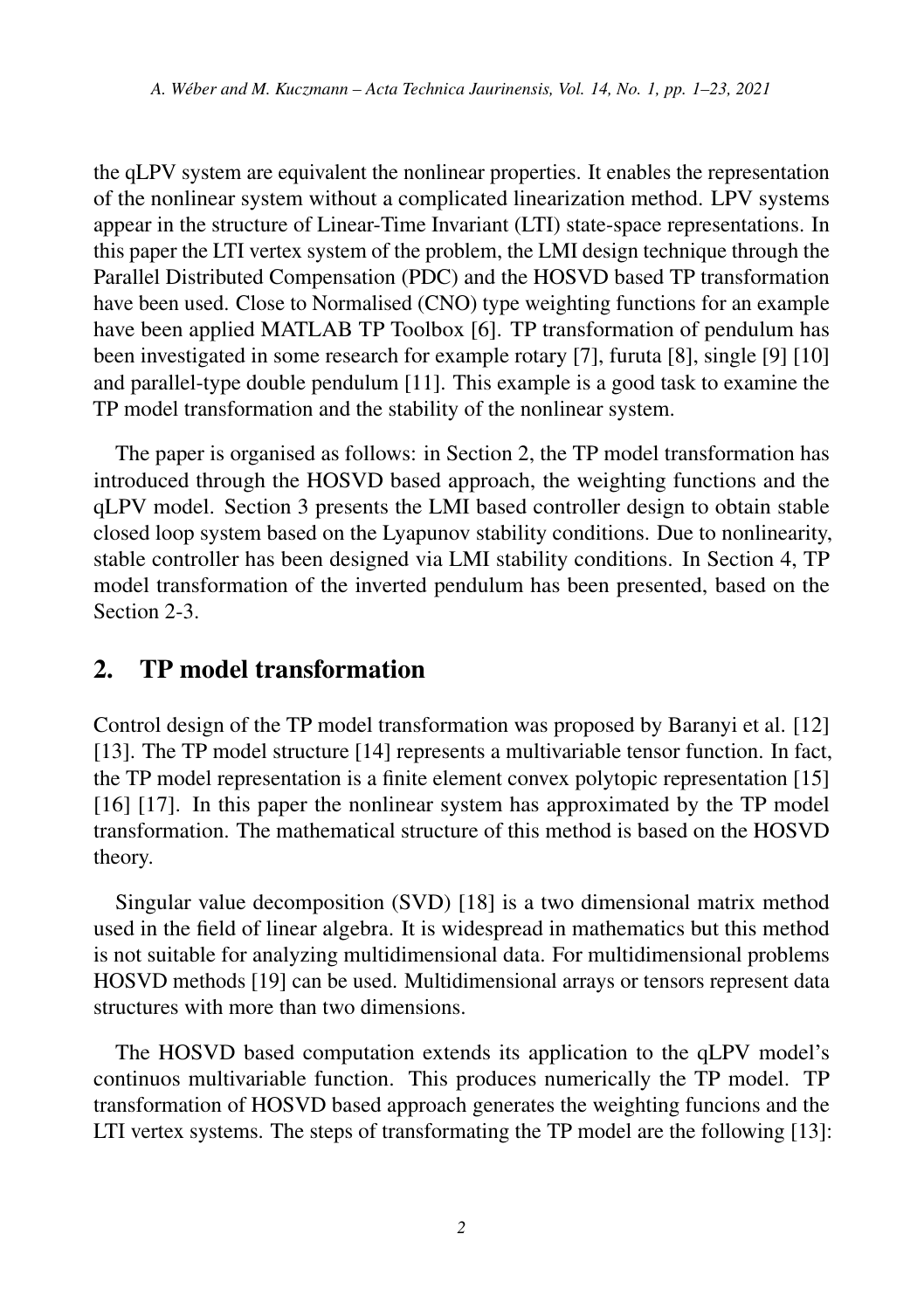- The given qLPV model must be discretized, which means the system matrix  $S(p)$  is converted numerically into a tensor representation, where  $p = p(t) \in \Omega$ is a time-varying parameter vector within the closed hypercube  $\Omega = [a_1, b_1] \times$  $[a_2,b_2] \times ... \times [a_n,b_n] \subset \mathbb{R}^n$ . At first the problem space  $\Omega$  is defined, which is a closed hypercube and the TP model is interpretable only in this space. M denotes the discretization grid defined in  $\Omega$ .
- The TP model sctructure is extracted via the HOSVD structure to obtain the tensor product form.
- Weighting functions are defined. It is a computational method on HOSVD that can be converted numerically the qLPV model into that frame. The qLPV state-space representation is able to describe nonlinear systems because of combinating the LTI vertices and the nonlinear weighting functions  $w_i = w_i(\mathbf{p}(t))$ i.e. weighting functions depend on the parameters. Types of the weighting functions are [\[13\]](#page-20-5) [\[14\]](#page-20-6):
	- (SN) Sum Normalised: the weighting function is SN if the sum of weighting functions for all  $\mathbf{p}(t) \in \Omega$  is equal to 1;
	- (NN) Non-Negative: values of the weighting functions are non- negative;
	- (NO) Normalised: if the weighting function is SN and NN type and its largest value is 1;
	- (CNO) Close to Normalised: if it is SN and NN type and its largest value is 1 or close to 1;
	- (INO) Inverse Normalised: the weighting function is INO if its smallest value is 0;
	- (RNO) Relaxed Normalised: the weighting function is RNO if its largest value is SN and NN type and that value is only between 0 and 1;
	- (IRNO) Inverse Relaxed Normalised: the weighting function is IRNO if its smallest value is 0 and its largest value is SN and NN type and that value is only between 0 and 1.

The conditions of convexity is not satisfied via HOSVD method [\[20\]](#page-21-3) [\[21\]](#page-21-4). Thus, the convex hull created by the TP vertex system must be manipulated. The CNO type weighting function is used in this work to determine TP transformation of the inverted pendulum, see in Section 4.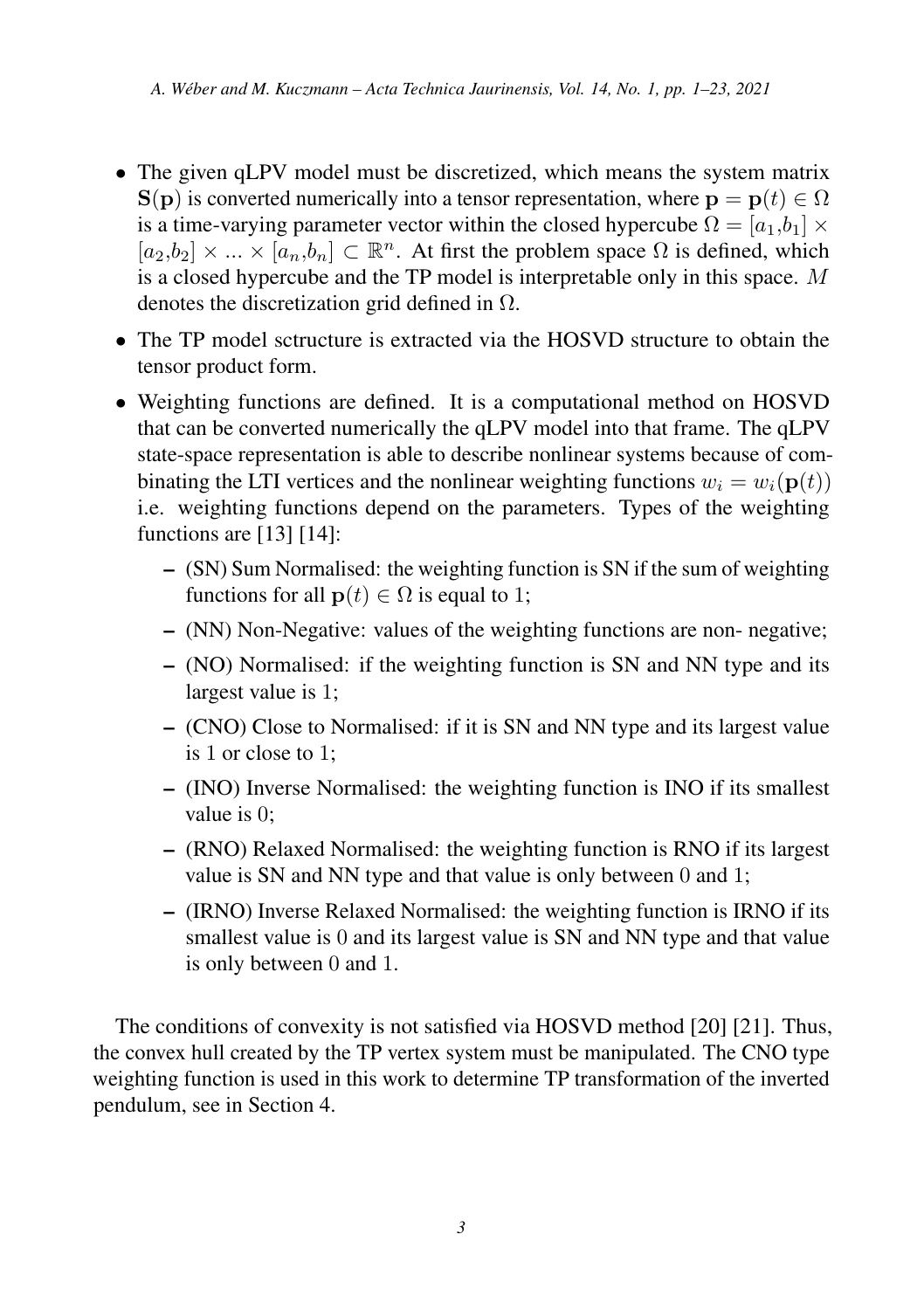The continuous systems [\[22\]](#page-21-5) are written by this form:

$$
\dot{\mathbf{x}}(t) = \mathbf{A}(\mathbf{p}(t))\mathbf{x}(t) + \mathbf{B}(\mathbf{p}(t))\mathbf{u}(t),
$$
\n(1)

$$
\mathbf{y}(t) = \mathbf{C}(\mathbf{p}(t))\mathbf{x}(t) + \mathbf{D}(\mathbf{p}(t))\mathbf{u}(t),
$$
\n(2)

where  $\mathbf{x}(t) \in \mathbb{R}^n$  is the state vector,  $\mathbf{u}(t) \in \mathbb{R}^m$  is the input vector,  $\mathbf{y}(t) \in \mathbb{R}^q$  is the output vector [\[14\]](#page-20-6). Equations  $(1)$  and  $(2)$  can be defined by combinating LTI systems. Thus, the representation can be written for instance:

$$
\dot{\mathbf{x}}(t) = \sum_{i=1}^{r} w_i(\mathbf{p}(t)) (\mathbf{A}_i \mathbf{x} + \mathbf{B}_i \mathbf{u}),
$$
\n(3)

$$
\mathbf{y}(t) = \sum_{i=1}^{r} w_i(\mathbf{p}(t)) (\mathbf{C}_i \mathbf{x} + \mathbf{D}_i \mathbf{u}),
$$
\n(4)

where  $\mathbf{A_i}(t) \in \mathbb{R}^{n \times n}$ ,  $\mathbf{B_i}(t) \in \mathbb{R}^{n \times m}$ ,  $\mathbf{C_i}(t) \in \mathbb{R}^{q \times n}$ ,  $\mathbf{D_i}(t) \in \mathbb{R}^{q \times m}$  and r is the vertex number. Equation (3) is the TP transformation. Weighting functions  $w_i$  have two important properties that satisfy convexity [\[13\]](#page-20-5):

$$
w_i(\mathbf{p}(t)) \in [0,1],\tag{5}
$$

$$
\sum_{i=1}^{r} w_i(\mathbf{p}(t)) = 1.
$$
 (6)

If parameter  $p(t)$  does not contain elements of  $x(t)$ , it is an LPV system. If parameter  $p(t)$  contains elements of  $x(t)$ , it is a qLPV model because of the nonlinearity. The qLPV model representation of state-space configuration (1) is:

$$
\mathbf{S}(\mathbf{x}(t)) = \begin{bmatrix} \mathbf{A}(\mathbf{x}(t)) & \mathbf{B}(\mathbf{x}(t)) \\ \mathbf{C}(\mathbf{x}(t)) & \mathbf{D}(\mathbf{x}(t)) \end{bmatrix},\tag{7}
$$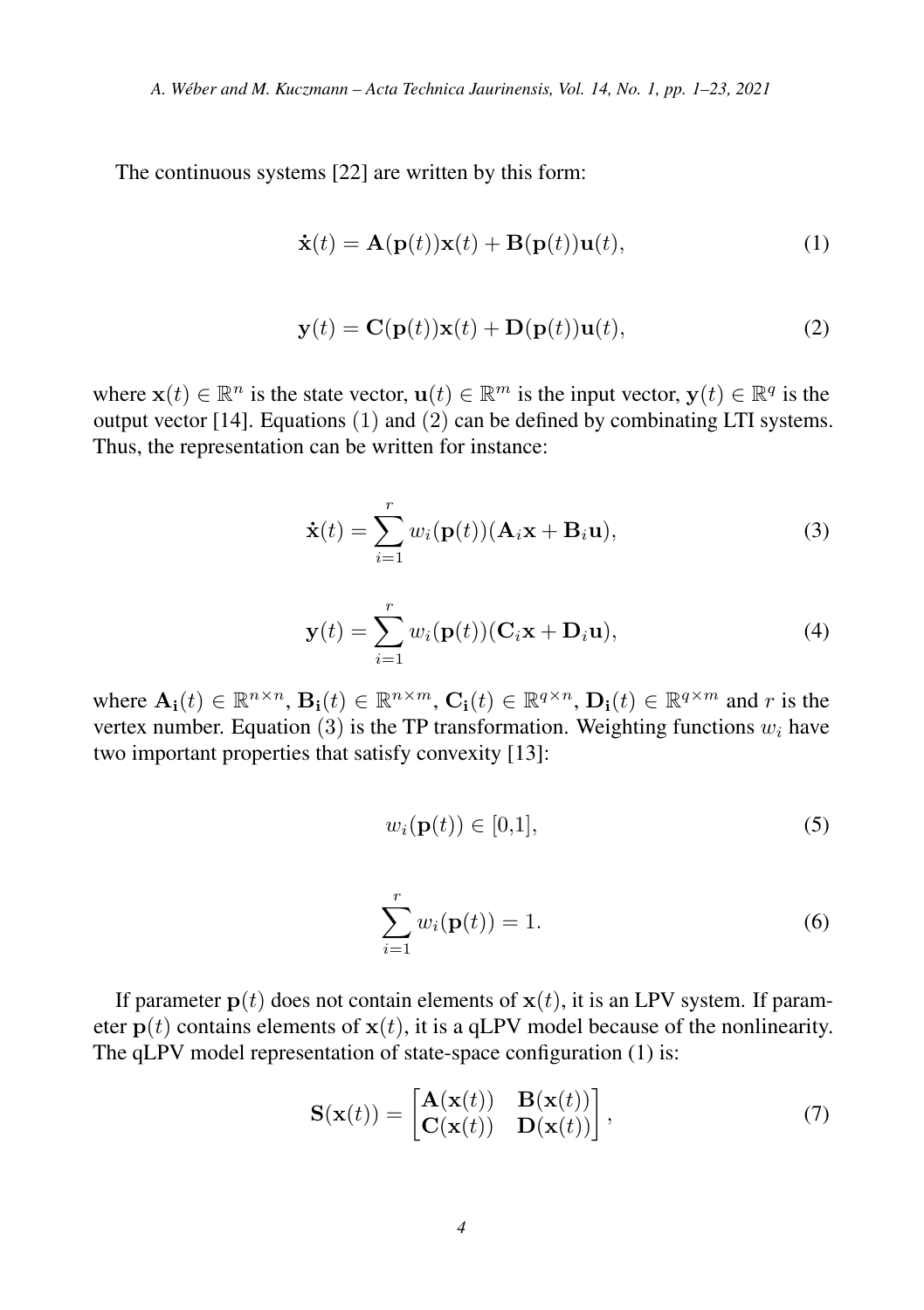i.e.

$$
\begin{pmatrix} \dot{x} \\ y \end{pmatrix} = S(p) \begin{pmatrix} x \\ u \end{pmatrix}.
$$
 (8)

### 3. LMI based optimization

In control science, application of LMI, especially in the field of dynamic system is related to Lyapunov [\[23\]](#page-21-6). This section presents the LMI based [\[2\]](#page-19-1) control design approach. Many problems arise in control system design that are reduced by researchers to convex or quasi-convex optimization problem involving LMIs. LMIs are applied to solve many automation problems, optimization problems and system identification that are generally difficult to solve but it can be possible to solve by convex optimizing.

LMIs can solve in polynomial time. Many variety of systems and control problems can revise as LMI problems. These problems may be state-feedback synthesis, robustness design,  $H_2$  and  $H_{\infty}$  control [\[2\]](#page-19-1). It is reducible to convex problems. The variables are often matrices, therefore application of Lyapunov-inequality is the basic structure of the LMI method [\[31\]](#page-22-0):

$$
\mathbf{A}^T \mathbf{P} \mathbf{A} - \mathbf{P} \prec 0,\tag{9}
$$

where  $P = P<sup>T</sup>$  is the variable. Finding K is the problem of control design. The closed-loop system is quadratically stable:

$$
[\mathbf{A} - \mathbf{B}\mathbf{K}]^T \mathbf{P} [\mathbf{A} - \mathbf{B}\mathbf{K}] - \mathbf{P} \prec 0,
$$
\n(10)

The above inequality is multiplied on the left and right via  $\mathbf{P}^{-1}$ , and  $\mathbf{X} = \mathbf{P}^{-1}$  $M = KX$ :

$$
\mathbf{P}^{-1}[\mathbf{A} - \mathbf{B}\mathbf{K}]^T \mathbf{P}[\mathbf{A} - \mathbf{B}\mathbf{K}] \mathbf{P}^{-1} - \mathbf{P}^{-1} \mathbf{P} \mathbf{P}^{-1} \prec 0,
$$
 (11)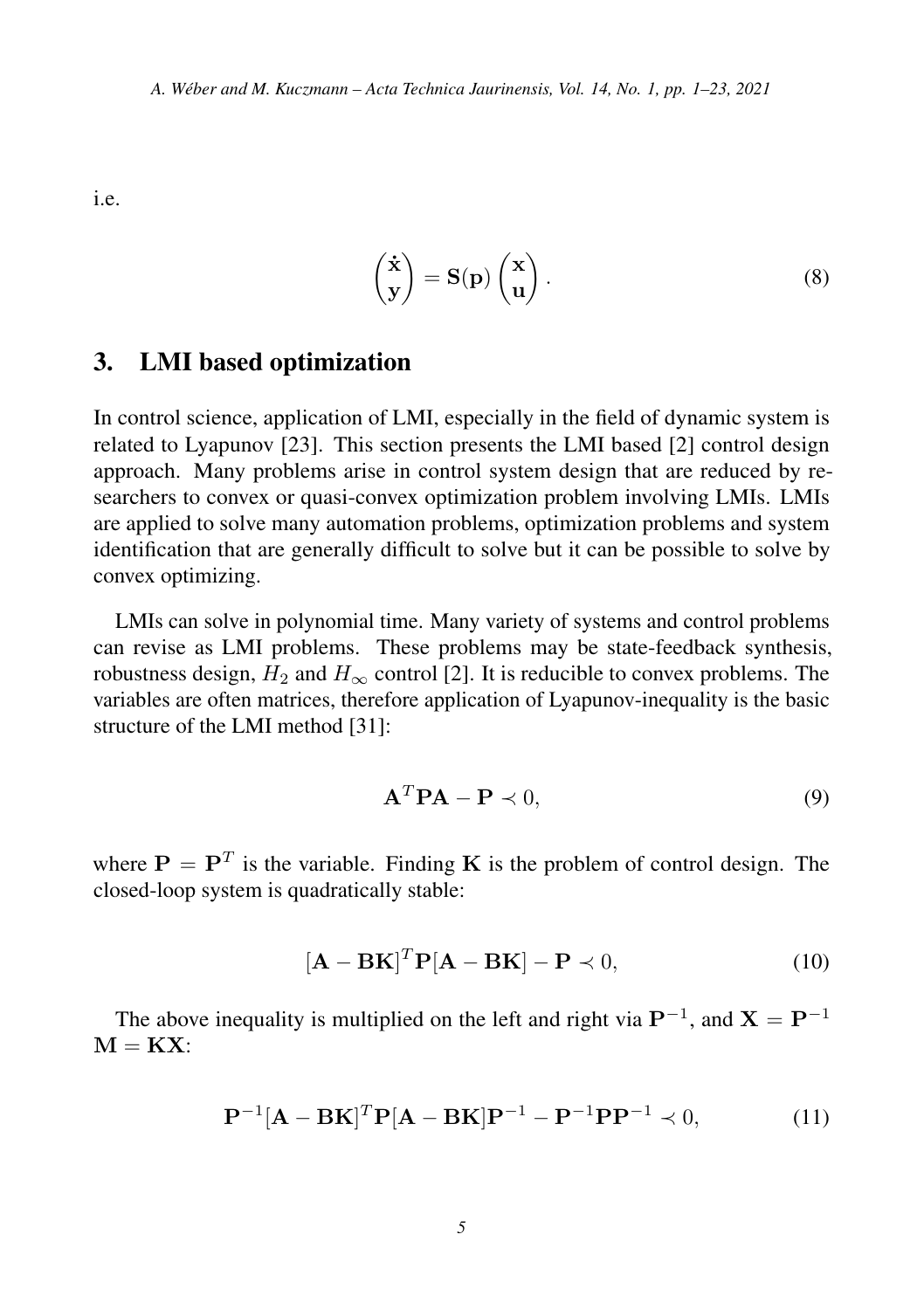i.e.

$$
\mathbf{X}[\mathbf{A} - \mathbf{B}\mathbf{K}]^T \mathbf{X}^{-1} [\mathbf{A} - \mathbf{B}\mathbf{K}] \mathbf{X} - \mathbf{X} \prec 0,
$$
 (12)

finally

$$
\mathbf{X} - [\mathbf{A}\mathbf{X} - \mathbf{B}\mathbf{M}]^T \mathbf{X}^{-1} [\mathbf{A}\mathbf{X} - \mathbf{B}\mathbf{M}] \succ 0.
$$
 (13)

It can be transformed into the LMI form:

$$
\begin{bmatrix} \mathbf{X} & (\mathbf{AX} - \mathbf{BM})^T \\ (\mathbf{AX} - \mathbf{BM}) & \mathbf{X} \end{bmatrix} \succ 0.
$$
 (14)

This form is defined by Schur complements. Defining the Schur complements [\[2\]](#page-19-1) of a partitioned A matrix can be written as:

$$
\mathbf{A} = \begin{bmatrix} A_{11} & A_{12} \\ A_{21} & A_{22} \end{bmatrix},
$$
 (15)

For example if  $A_{11}$  is nonsingular,  $A_{22} - A_{21}A_{11}^{-1}A_{12}$  is the Schur complement of  $A_{11}$ . It can be denoted by  $S_{ch}(A_{11})$ . Thus, matrix **A** can be written as:

$$
\mathbf{A} = \begin{bmatrix} A_{11} & 0 \\ 0 & S_{ch}(A_{11}) \end{bmatrix} . \tag{16}
$$

#### 3.1. Presenting LMI based approach

PDC is a model based design procedure that was suggested by Tanaka and Wang [\[24\]](#page-21-7). They designed for Takagi-Sugeno (TS) fuzzy decision [\[31\]](#page-22-0) models so their procedure was to develop a fuzzy controller from a TS fuzzy model. Combination of LMI optimization and PDC framework can be accomplished with convex optimization. The PDC design structures are defined one LTI feedback gain k to all LTI vertex systems.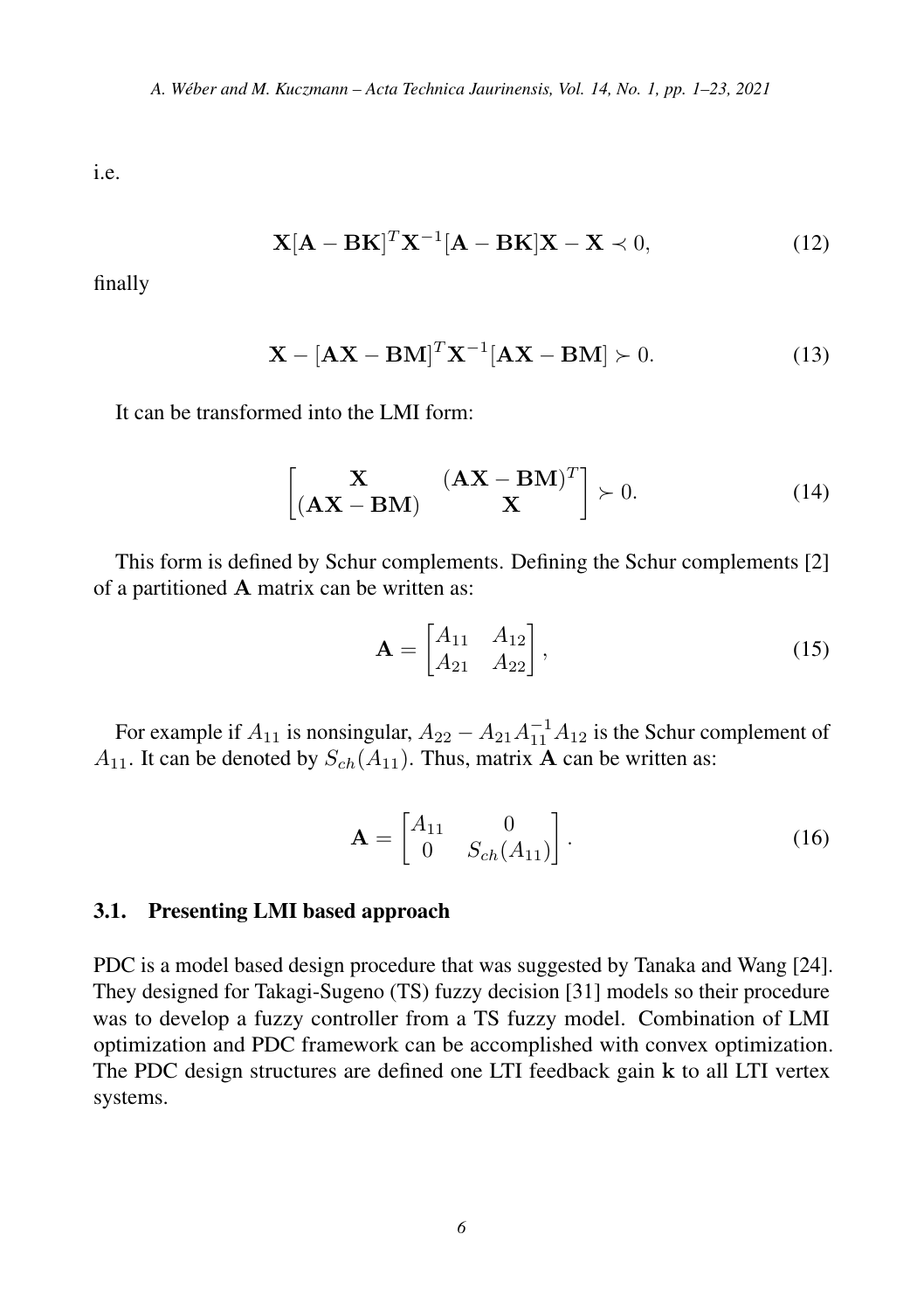Therefore, the TP controller is:

$$
\mathbf{u}(t) = -\sum_{i=1}^{r} w_i(\mathbf{p}(t))\mathbf{k}_i \mathbf{x}(t) = -\left(\sum_{i=1}^{r} w_i(\mathbf{p}(t))\mathbf{k}_i\right) \mathbf{x}(t) = -\mathbf{k}^T \mathbf{x}(t). \quad (17)
$$

Substituting (17) into (3) the following representation is obtained:

$$
\dot{\mathbf{x}}(t) = \sum_{i=1}^{r} w_i [\mathbf{A}_i \mathbf{x}(t) + \mathbf{B}_i(-\sum_{j=1}^{r} w_j \mathbf{k}_j \mathbf{x}(t))],
$$
\n(18)

$$
\dot{\mathbf{x}}(t) = \sum_{i=1}^{r} \sum_{j=1}^{r} w_i w_j [\mathbf{A}_i - \mathbf{B}_i \mathbf{k}_j] \mathbf{x}(t),
$$
\n(19)

where  $i, j = 1...r$ , r is the total number of LTI systems. It can be rewritten into this form:

$$
\dot{\mathbf{x}}(t) = \sum_{i=1}^{r} w_i w_i [\mathbf{A}_i - \mathbf{B}_i \mathbf{k}_i] \mathbf{x}(t) + 2 \sum_{i=1}^{r} \sum_{i < j}^{r} w_i w_j \mathbf{G}_{ij} \mathbf{x}(t), \tag{20}
$$

where  $G$  is:

$$
\mathbf{G}_{ij} = \frac{[\mathbf{A}_i - \mathbf{B}_i \mathbf{k}_j] + [\mathbf{A}_j - \mathbf{B}_j \mathbf{k}_i]}{2}.
$$
 (21)

#### 3.2. The Lyapunov theory

The LMI based approach began with Lyapunov [\[23\]](#page-21-6) based stability conditions. In the case of nonlinear dynamic systems, stability analysis methods developed for linear systems, are not applicable. The Lyapunov methods are used to get suifficent conditions for stability of the equilibrium point of a linear system.

Consider a system  $\dot{\mathbf{x}} = \mathbf{f}(\mathbf{x},t)$ , where f is continuos. To study the stability of nonlinear dynamic systems, the Lyapunov theorem can be applied. If there exists a function  $V(\mathbf{x},t)$  what can be derived around an equilibrium point  $\mathbf{x} = 0$  and satisfies the following conditions: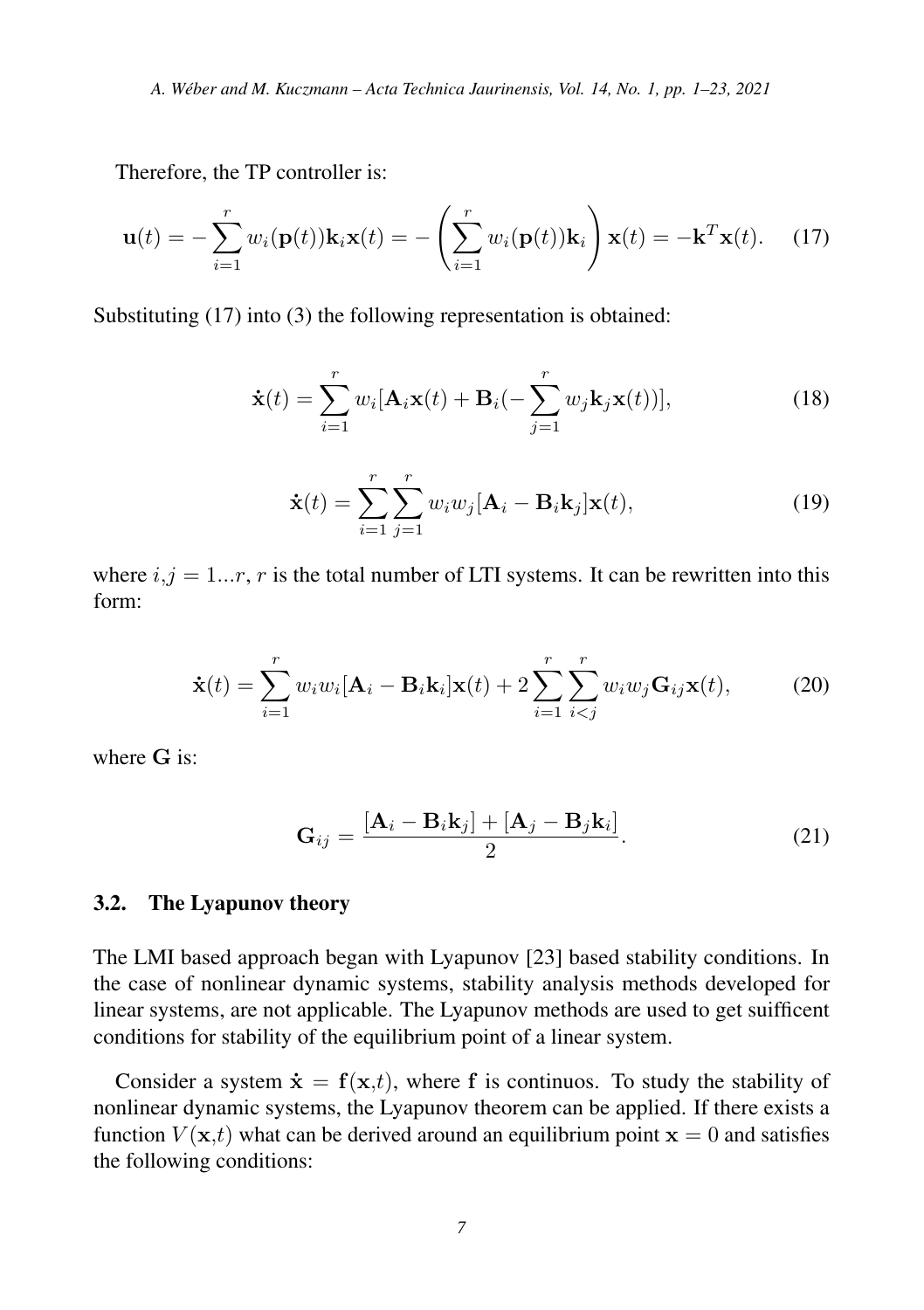- $V(\mathbf{0},t) = 0$  and  $V(\mathbf{x},t) > 0$  if  $V(\mathbf{x},t)$  is a positive defitine function,
- $\dot{V}(\mathbf{x},t) \leq 0$ , i.e.  $\dot{V}(\mathbf{x},t)$  is a negative semidefinite function,
- $\dot{V}(\mathbf{x},t) < 0$ , i.e.  $\dot{V}(\mathbf{x},t)$  is a negative definite function.

If first and second conditions are existed, then the system is stable, and if the first and third conditions are existed the system is asymptotically stable. The function V in Lyapunov theorem is the energy function assigned to the system.

Consider a system  $\dot{\mathbf{x}} = \mathbf{f}(\mathbf{x}, \mathbf{u})$  with control inputs u, where  $\mathbf{x}(t) \in \mathbb{R}^n$ ,  $\mathbf{u}(t) \in \mathbb{R}^m$ . Consider the candidate Lyapunov function  $V(\mathbf{x})$  for every fixed  $\mathbf{x} \neq 0$  there exists and acceptable value u for the control in such a way as to:

$$
\nabla V(\mathbf{x}) \cdot \mathbf{f}(\mathbf{x}, \mathbf{u}) < 0. \tag{22}
$$

Regard the following candidate Lyapunov function [\[31\]](#page-22-0)  $V(\mathbf{x}(t)) = \mathbf{x}^{T}(t)\mathbf{P}\mathbf{x}(t)$ where  $P \succ 0$ , thus:

$$
\dot{\mathbf{V}}(\mathbf{x}(t)) = \sum_{i=1}^{r} \sum_{j=1}^{r} w_i w_j \mathbf{x}^{T}(t) [(\mathbf{A}_i - \mathbf{B}_i \mathbf{k}_j)^T \mathbf{P} + \mathbf{P} (\mathbf{A}_i - \mathbf{B}_i \mathbf{k}_j)] \mathbf{x}(t)
$$
\n
$$
= \sum_{i=1}^{r} w_i^2 \mathbf{x}^{T}(t) [\mathbf{G}_{ii}^{T} \mathbf{P} + \mathbf{P} \mathbf{G}_{ii}] \mathbf{x}(t) + \sum_{i=1}^{r} \sum_{i < j} 2w_i w_j \mathbf{x}^{T}(t)
$$
\n
$$
\times \left[ \left( \frac{\mathbf{G}_{ij} + \mathbf{G}_{ji}}{2} \right)^T \mathbf{P} + \mathbf{P} \left( \frac{\mathbf{G}_{ij} + \mathbf{G}_{ji}}{2} \right) \right] \mathbf{x}(t).
$$
\n(23)

#### 3.3. Stable controller design with LMI based stability conditions

Consider the stability of an open-loop system via Lyapunov stability concept, where the equilibrium of TP system (19) via  $u(t) = 0$  is globally asymptotically stable, then there is a common positive definite matrix P for instance

$$
\mathbf{A}_i^T \mathbf{P} + \mathbf{P} \mathbf{A}_i \prec 0, \tag{24}
$$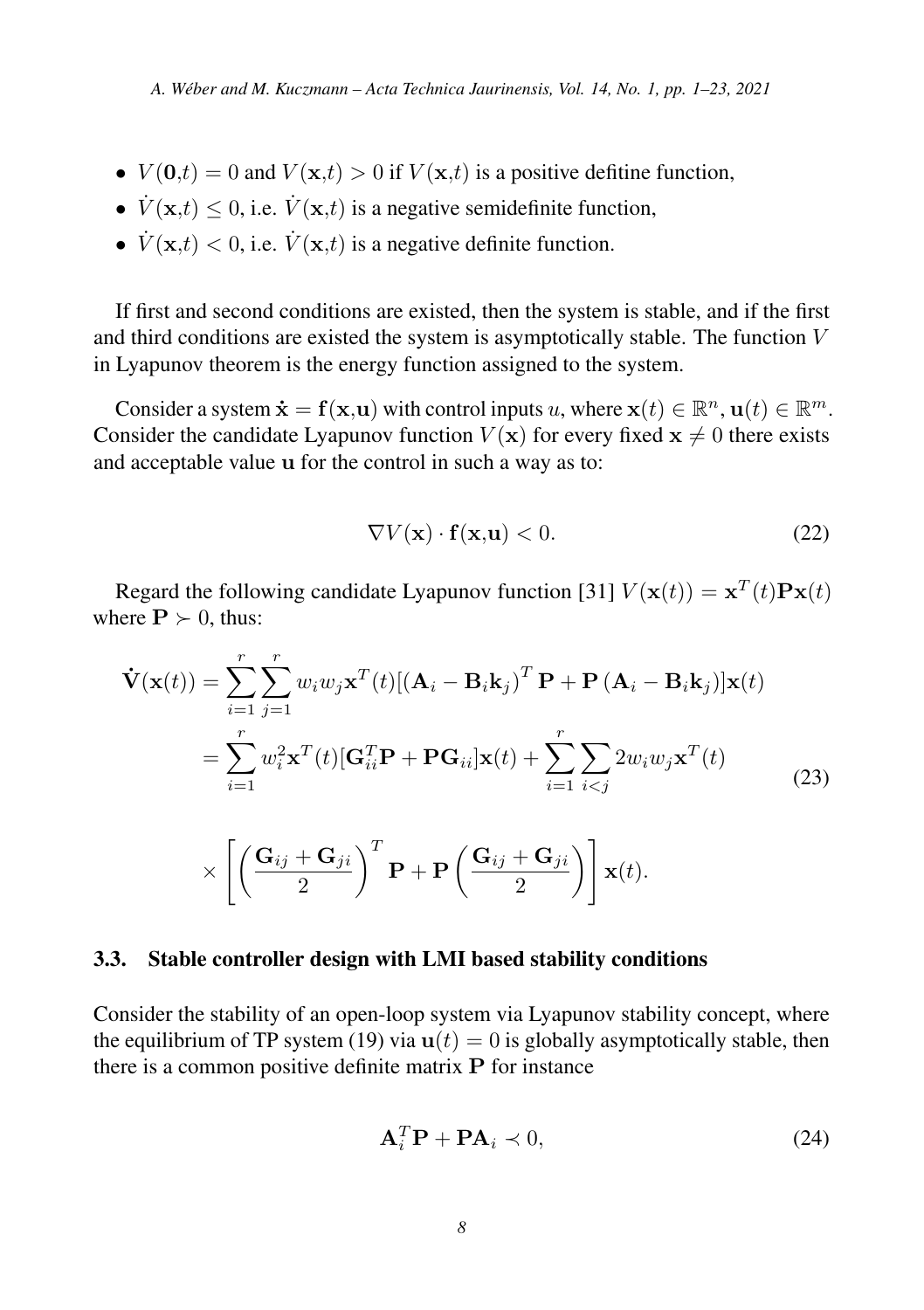for  $\forall i = 1, \dots, r$ . Examine stability of an closed-loop system, as:

$$
\dot{\mathbf{x}}(t) = \sum_{i=1}^{r} \sum_{j=1}^{r} w_i w_j (\mathbf{A}_i - \mathbf{B}_i \mathbf{K}_j) \mathbf{x}(t),
$$
\n(25)

$$
\dot{\mathbf{x}}(t) = \sum_{i=1}^{r} w_i w_i [\mathbf{A}_i - \mathbf{B}_i \mathbf{K}_i] \mathbf{x}(t) + 2 \sum_{i=1}^{r} \sum_{i < j}^{r} w_i w_j \mathbf{G}_{ij} \mathbf{x}(t), \tag{26}
$$

Let us use the following notations:

$$
\mathbf{G}_{ij} = \mathbf{A}_i - \mathbf{B}_i \mathbf{K}_j,\tag{27}
$$

$$
\mathbf{G}_{ji} = \mathbf{A}_j - \mathbf{B}_j \mathbf{K}_i,\tag{28}
$$

where  $i = 1, \dots, r$ . The equilibrium point of the TP system (9) is globally asymptotically stable if there is a common positive definite matrix P:

$$
\mathbf{G}_{ii}^T \mathbf{P} + \mathbf{P} \mathbf{G}_{ii} \prec 0, \tag{29}
$$

and

$$
\left(\frac{G_{ij} + G_{ji}}{2}\right)^T \mathbf{P} + \mathbf{P}\left(\frac{G_{ij} + G_{ji}}{2}\right) \preceq 0.
$$
 (30)

Multiplying inequelity (29) on the left and right by  $\mathbf{P}^{-1}$  and denote  $\mathbf{X} = \mathbf{P}^{-1}$  and  $M_i = K_i X$ :

$$
\left(\mathbf{P}^{-1}\mathbf{A}_i\mathbf{P} - \mathbf{P}^{-1}\mathbf{B}_i\mathbf{K}_i\mathbf{P}\right)^T + \left(\mathbf{P}^{-1}\mathbf{P}\mathbf{A}_i - \mathbf{P}^{-1}\mathbf{P}\mathbf{B}_i\mathbf{K}_i\right) \prec 0,\tag{31}
$$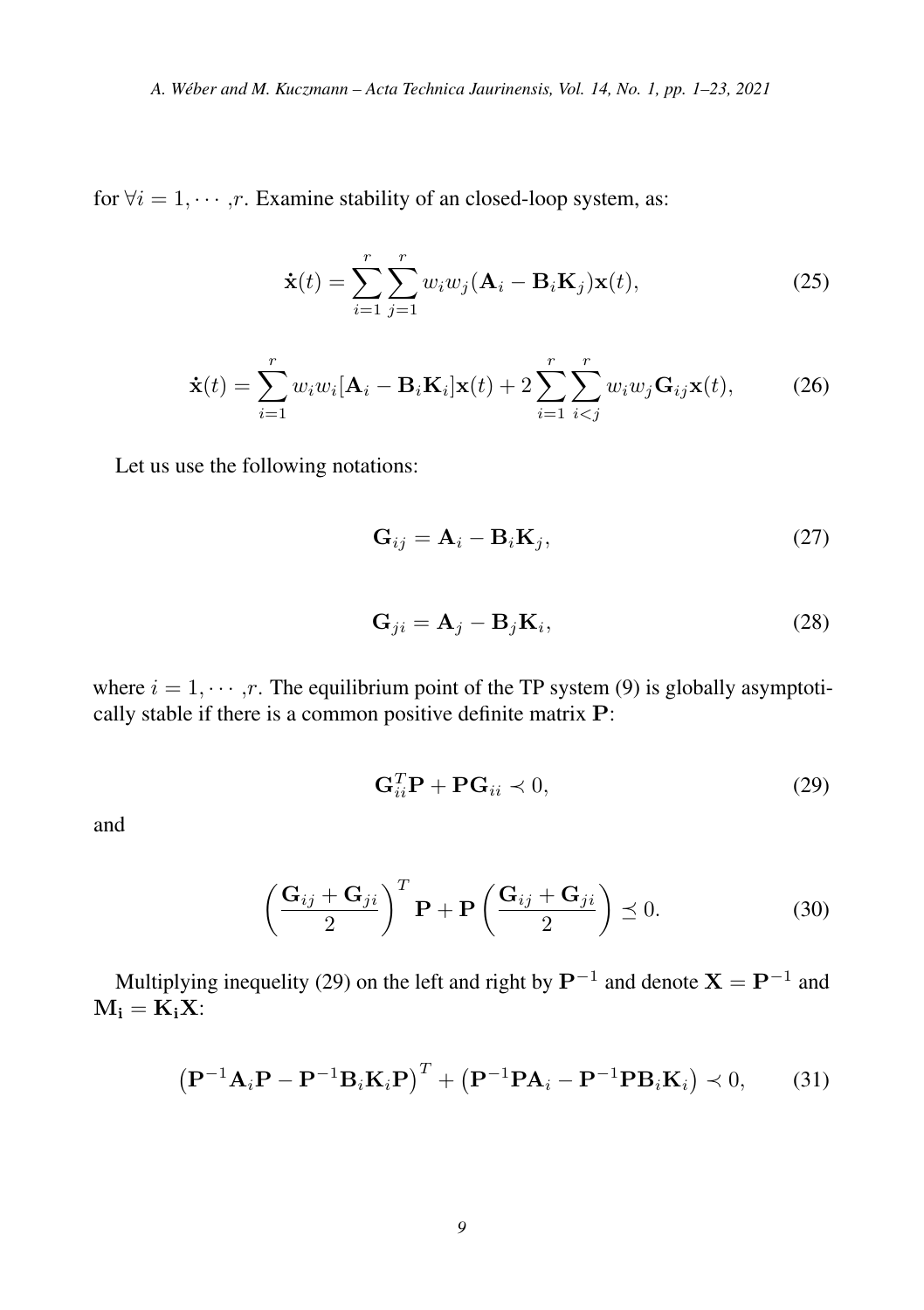finally

$$
\left(\mathbf{P}^{-1}\mathbf{A}_{i}\mathbf{P}\mathbf{P}^{-1}-\mathbf{P}^{-1}\mathbf{B}_{i}\mathbf{K}_{i}\mathbf{P}\mathbf{P}^{-1}\right)^{T}
$$
  
+
$$
\left(\mathbf{P}^{-1}\mathbf{P}\mathbf{A}_{i}\mathbf{P}^{-1}-\mathbf{P}^{-1}\mathbf{P}\mathbf{B}_{i}\mathbf{K}_{i}\mathbf{P}^{-1}\right)\prec 0,
$$
 (32)

Substituting  $X = P^{-1}$  and  $M_i = K_i X$ , then:

$$
-\mathbf{X}\mathbf{A}_i^T - \mathbf{A}_i\mathbf{X} + \mathbf{X}\mathbf{K}_i^T\mathbf{B}_i^T + \mathbf{B}_i\mathbf{K}_i\mathbf{X} \succ 0,
$$
\n(33)

the following LMI stability condition is got:

$$
-\mathbf{X}\mathbf{A}_i^T - \mathbf{A}_i\mathbf{X} + \mathbf{M}_i^T\mathbf{B}_i^T + \mathbf{B}_i\mathbf{M}_i \succ 0. \tag{34}
$$

Equations (27) and (28) are applied, and denote  $X = P^{-1}$  and  $M_i = K_i X$ :

$$
\left(\frac{\mathbf{A}_{i} - \mathbf{B}_{i}\mathbf{K}_{j} + \mathbf{A}_{j} - \mathbf{B}_{j}\mathbf{K}_{i}}{2}\right)^{T} \mathbf{P} + \mathbf{P}
$$
\n
$$
\left(\frac{\mathbf{A}_{i} - \mathbf{B}_{i}\mathbf{K}_{j} + \mathbf{A}_{j} - \mathbf{B}_{j}\mathbf{K}_{i}}{2}\right) \preceq 0,
$$
\n(35)

then multiplying inequelity (30) on the left and right by  $\mathbf{P}^{-1}$ , then the following equation is got:

$$
\left(\frac{\mathbf{A}_{i}\mathbf{P}-\mathbf{B}_{i}\mathbf{K}_{j}\mathbf{P}+\mathbf{A}_{j}\mathbf{P}-\mathbf{B}_{j}\mathbf{K}_{i}\mathbf{P}}{2}\right)^{T}
$$
\n
$$
+\left(\frac{\mathbf{P}\mathbf{A}_{i}-\mathbf{P}\mathbf{B}_{i}\mathbf{K}_{j}+\mathbf{P}\mathbf{A}_{j}-\mathbf{P}\mathbf{B}_{j}\mathbf{K}_{i}}{2}\right)\preceq 0,
$$
\n(36)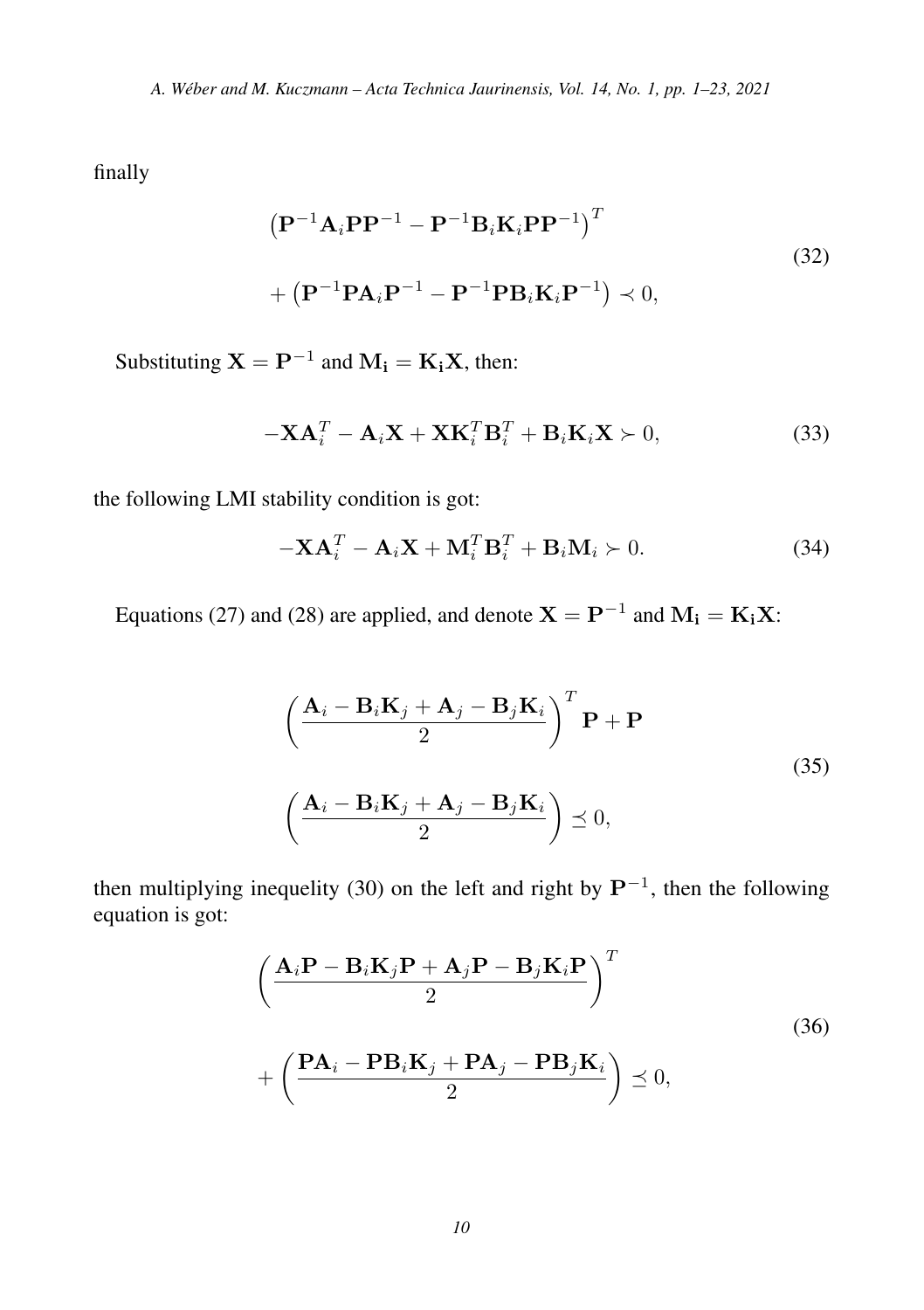$$
\left(\frac{P^{-1}A_{i}P - P^{-1}B_{i}K_{j}P + P^{-1}A_{j}P - P^{-1}B_{j}K_{i}P}{2}\right)^{T}
$$
\n
$$
+\left(\frac{P^{-1}PA_{i} - P^{-1}PB_{i}K_{j} + P^{-1}PA_{j} - P^{-1}PB_{j}K_{i}}{2}\right) \leq 0,
$$
\n
$$
\left(\frac{P^{-1}A_{i}PP^{-1} - P^{-1}B_{i}K_{j}PP^{-1} + P^{-1}A_{j}PP^{-1} - P^{-1}B_{j}K_{i}PP^{-1}}{2}\right)^{T}
$$
\n
$$
+\left(\frac{P^{-1}PA_{i}P^{-1} - P^{-1}PB_{i}K_{j}P^{-1} + P^{-1}PA_{j}P^{-1} - P^{-1}PB_{j}K_{i}P^{-1}}{2}\right) \leq 0,
$$
\n(38)

Substituting 
$$
X = P^{-1}
$$
 and  $M_i = K_i X$ :

$$
\left(\frac{\mathbf{XA}_{i} - \mathbf{XB}_{i}\mathbf{K}_{j} + \mathbf{XA}_{j} - \mathbf{XB}_{j}\mathbf{K}_{i}}{2}\right)^{T} + \left(\frac{\mathbf{A}_{i}\mathbf{X} - \mathbf{B}_{i}\mathbf{K}_{j}\mathbf{X} + \mathbf{A}_{j}\mathbf{X} - \mathbf{B}_{j}\mathbf{K}_{i}\mathbf{X}}{2}\right) \preceq 0,
$$
\n(39)

$$
-\mathbf{X}\mathbf{A}_{i}^{T} - \mathbf{A}_{i}\mathbf{X} - \mathbf{X}\mathbf{A}_{j}^{T} - \mathbf{A}_{j}\mathbf{X} + \mathbf{X}\mathbf{K}_{j}^{T}\mathbf{B}_{i}^{T} + \mathbf{B}_{i}\mathbf{K}_{j}\mathbf{X} + \mathbf{X}\mathbf{K}_{i}^{T}\mathbf{B}_{j}^{T} + \mathbf{B}_{j}\mathbf{K}_{i}\mathbf{X} \succ 0,
$$
\n(40)

after this, another LMI stability condition is got:

$$
-\mathbf{X}\mathbf{A}_i^T - \mathbf{A}_i \mathbf{X} - \mathbf{X}\mathbf{A}_j^T - \mathbf{A}_j \mathbf{X} + \mathbf{M}_j^T \mathbf{B}_i^T + \mathbf{B}_i \mathbf{M}_j + \mathbf{M}_i^T \mathbf{B}_j^T + \mathbf{B}_j \mathbf{M}_i \succeq 0.
$$
 (41)

Equations (34) and (41) are the LMI stability conditions and these are applied for the inverted pendulum example by equations (66) and (67).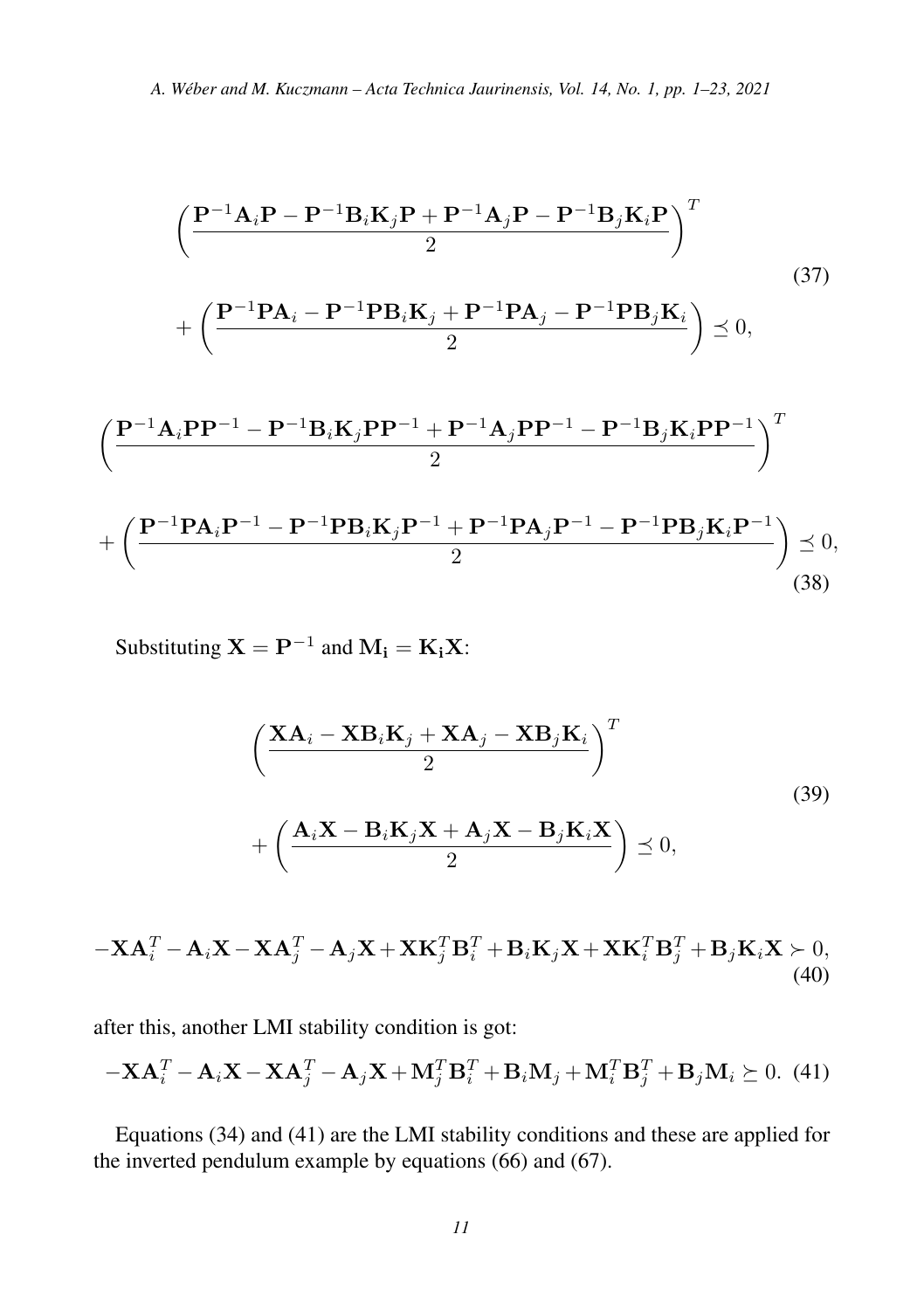# 4. TP transformation of the inverted pendulum

The center of mass of the inverted pendulum [\[25\]](#page-22-1) is above its pivot point. Control designing of this nonlinear system has been the subject of many studies and researchers in the recent period [\[26\]](#page-22-2) [\[27\]](#page-22-3) [\[28\]](#page-22-4).



*Figure 1. Inverted Pendulum*

### 4.1. Modeling of inverted pendulum

The illustration of the inverted pendulum installed on a cart is given in Fig 1. The lenght of the rod on the car is  $2L = 0.35$ , the mass of the rod is  $M = 1.2$ , the mass of the cart  $m = 0.2$  in a coherent unit system SI and the generalized coordinates are x and  $\varphi$ . The system equations of the nonlinear system are written by Euler-Lagrange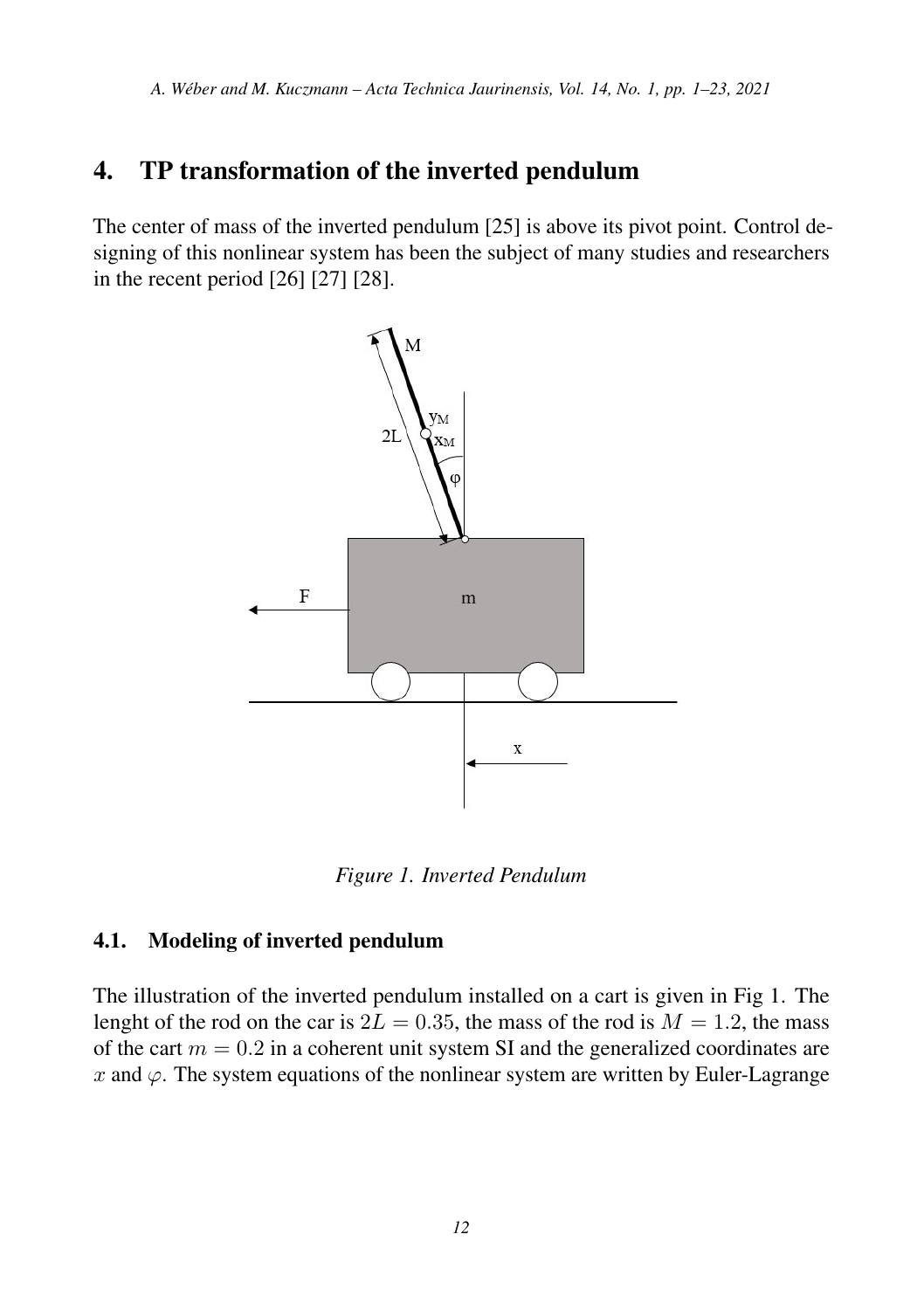equation [\[29\]](#page-22-5):

$$
\frac{d}{dt}\frac{\partial K}{\partial \dot{q}_i} - \frac{\partial K}{\partial q_i} + \frac{\partial P}{\partial q_i} = \tau_i,
$$
\n(42)

where K is the kinetic energy, P is the potential energy,  $q_i$  is the generalized coordinate and  $\tau_i$  is the generalized force. The moment of inertia of the rod belonging to the center of mass is  $\Theta = \frac{ML^2}{3}$ . The center of gravity of the rod mass is given by the coordinates  $x_M = x + LS_{\varphi}$  and  $y_M = LC_{\varphi}$  and the velocity is  $v_M$ . Let's denote  $S_{\varphi} = \sin(\varphi)$  and  $C_{\varphi} = \cos(\varphi)$  [\[29\]](#page-22-5) [\[26\]](#page-22-2) [\[32\]](#page-22-6). After derivating  $x_M$  and  $y_M$ , the following results can be got:

$$
\dot{x}_M = \dot{x} + \dot{\varphi} LC_{\varphi},\tag{43}
$$

$$
\dot{y}_M = -\dot{\varphi} L S_{\varphi},\tag{44}
$$

$$
v_M^2 = \dot{x}_M^2 + \dot{y}_M^2 = \dot{x}^2 + 2LC_{\varphi}\dot{x}\dot{\varphi} + L^2\dot{\varphi}^2.
$$
 (45)

Determining kinetic energy and potential energy as follows:

$$
K = \frac{1}{2}m\dot{x}^2 + \frac{1}{2}Mv_M^2 + \frac{1}{2}\Theta\dot{\varphi}^2
$$
  
=  $\frac{1}{2}m\dot{x}^2 + \frac{1}{2}M(\dot{x}^2 + 2LC_{\varphi}\dot{x}\dot{\varphi} + L^2\dot{\varphi}^2) + \frac{1}{2}\Theta\dot{\varphi}^2,$  (46)

$$
P = MgLC_{\varphi}.\tag{47}
$$

After obtaining the partial derivatives of  $K$  and  $P$ , and applying mathematical manipulations, the following equations are given:

$$
\frac{d}{dt}\frac{\partial K}{\partial \dot{x}} = (m+M)\ddot{x} + MLC_{\varphi}\ddot{\varphi} - MLS_{\varphi}\dot{\varphi}^{2},\tag{48}
$$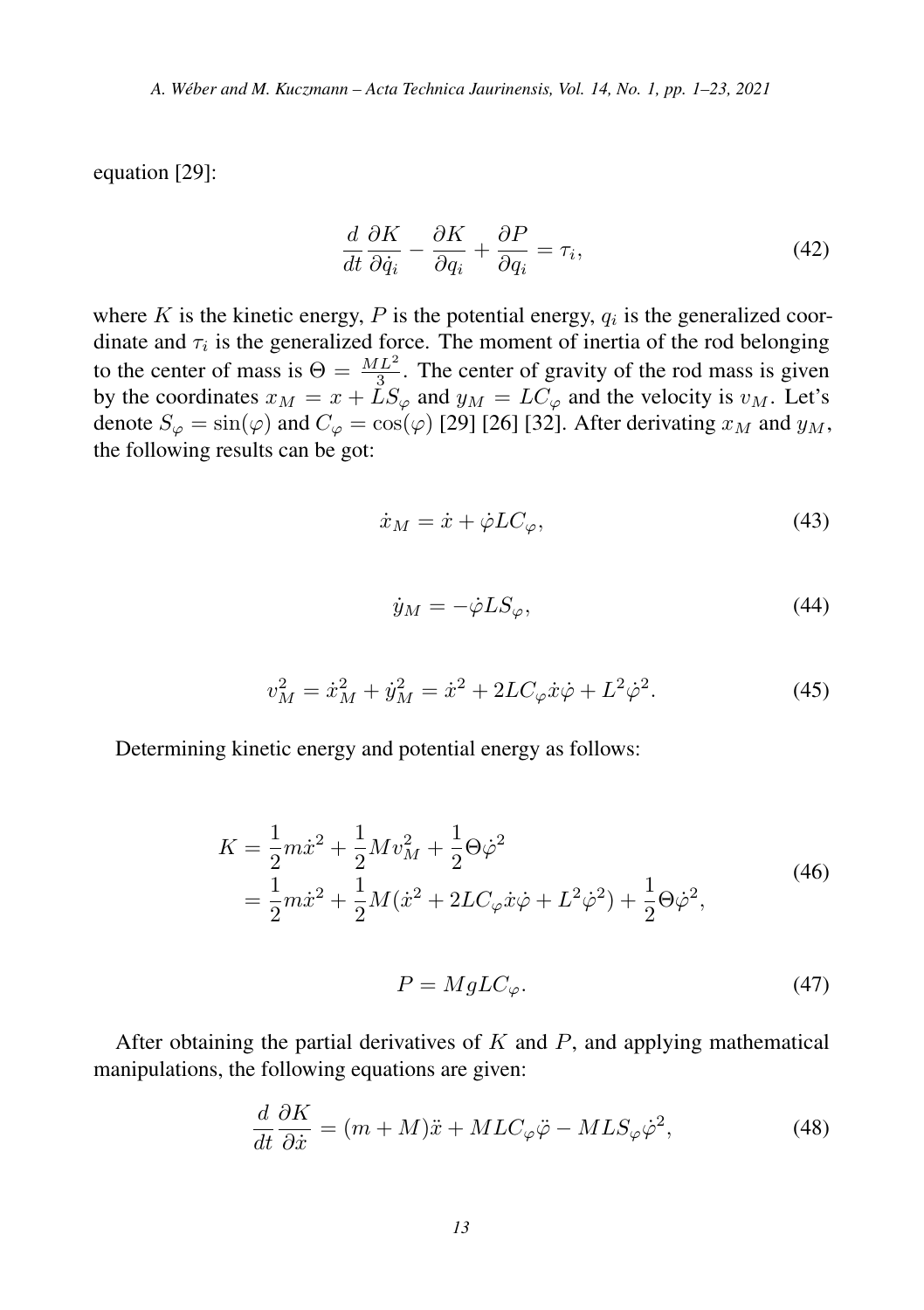$$
\frac{d}{dt}\frac{\partial K}{\partial \dot{\varphi}} = MLC_{\varphi}\ddot{x} - MLS_{\varphi}\dot{x}\dot{\varphi} + (\Theta + ML^2)\ddot{\varphi}.
$$
\n(49)

Using Euler-Lagrange equation (42), the following equations are got:

$$
\frac{d}{dt}\frac{\partial K}{\partial \dot{x}} - \frac{\partial K}{\partial x} + \frac{\partial P}{\partial x} = F,\tag{50}
$$

$$
\frac{d}{dt}\frac{\partial K}{\partial \dot{\varphi}} - \frac{\partial K}{\partial \varphi} + \frac{\partial P}{\partial \varphi} = 0,
$$
\n(51)

i.e.

$$
(M+m)\ddot{x} + MLC_{\varphi}\ddot{\varphi} - MLS_{\varphi}\dot{\varphi}^{2} = F,
$$
\n(52)

$$
MLC_{\varphi}\ddot{x} + (\Theta + ML^2)\ddot{\varphi} - MgLS_{\varphi} = 0.
$$
 (53)

After some mathematical manipulations the following equations are given:

$$
\ddot{x} = \frac{F - MLC_{\varphi}\ddot{\varphi} + MLS_{\varphi}\dot{\varphi}^{2}}{m + M},
$$
\n(54)

$$
\ddot{\varphi} = \frac{gS_{\varphi} - \frac{C_{\varphi}}{m+M}(F + MLS_{\varphi}\dot{\varphi}^{2})}{L\left(\frac{4}{3} - \frac{MC_{\varphi}^{2}}{m+M}\right)}.
$$
\n(55)

Then the following state-space representation is defined:

$$
\dot{x}_1 = x_2,\tag{56}
$$

$$
\dot{x}_2 = \frac{\frac{4}{3}MLsin(x_3)x_4^2 - Mg\cos(x_3)sin(x_3) + \frac{4}{3}F}{\frac{4}{3}(m+M) - Mcos^2(x_3)},
$$
\n(57)

$$
\dot{x}_3 = x_4,\tag{58}
$$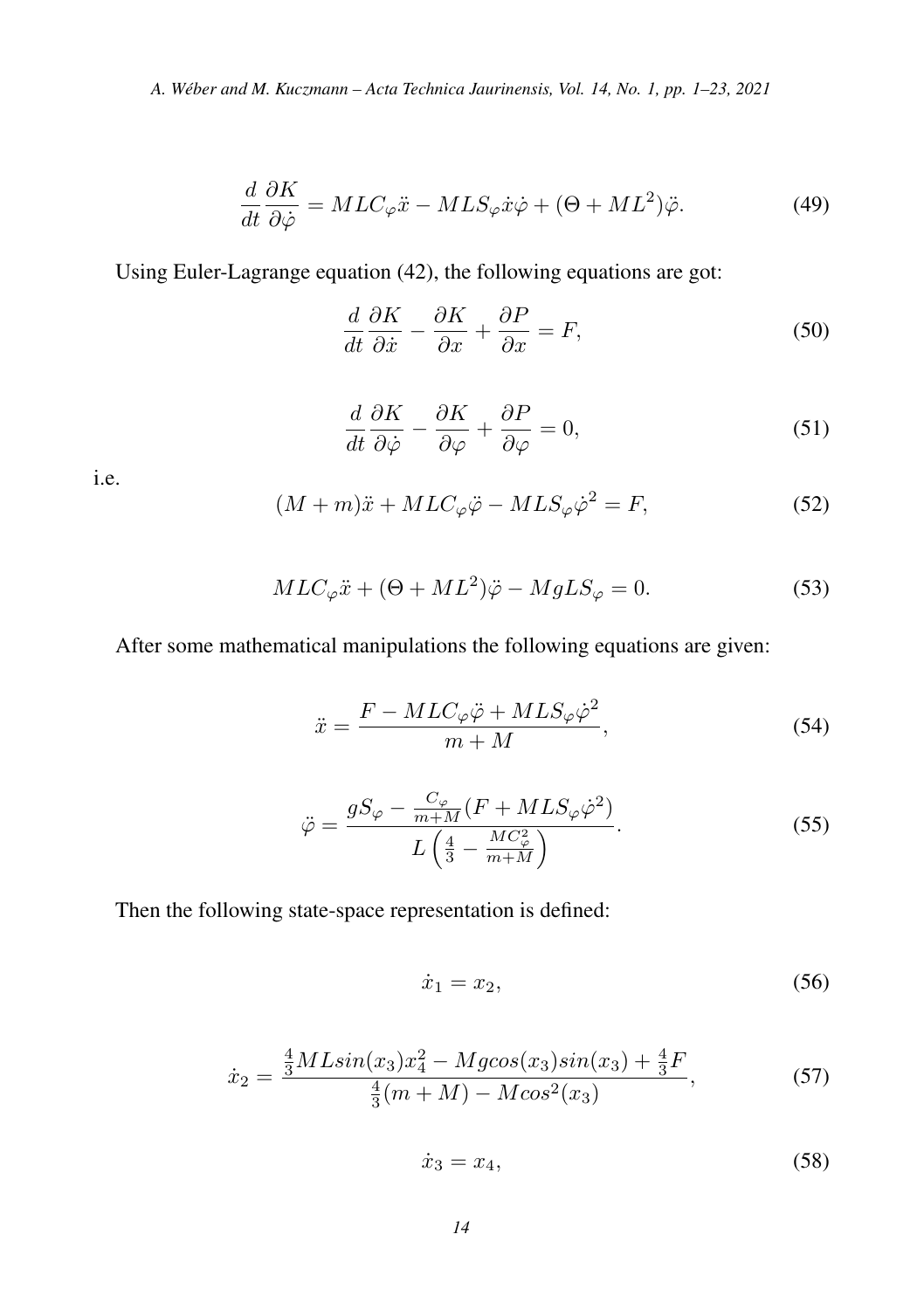$$
\dot{x}_4 = \frac{MLsin(x_3)cos(x_3)x_4^2 + cos(x_3)F - (m+M)gsin(x_3)}{MLsin^2(x_3) - \frac{4}{3}(m+M)L},
$$
(59)

where the state-space variables are  $x_1 = x, x_2 = \dot{x}, x_3 = \varphi, x_4 = \dot{\varphi}$ .

### 4.2. TP transformation

It is an important purpose of transforming TP to convert the given state-space model (1) into a convex TP model. In this model the LTI systems create a tight convex hull [\[30\]](#page-22-7). Consider the following state-space structure:

$$
\dot{\mathbf{x}}(t) = \mathbf{A}(\mathbf{x})\mathbf{x} + \mathbf{B}(\mathbf{x})u,\tag{60}
$$

Elements of matrix  $A(x)$  (61) and vector  $B(x)$  (62) depend on only the state variables  $x_3$  and  $x_4$ , i.e. nonlinearity is caused by  $x_3$  and  $x_4$ . For TP model transfromation the transformation space  $\Omega = [(-45/180)\pi, (45/180)\pi] \times [(-45/180)\pi, (45/180)\pi]$ is defined and discretized by  $M_1 \times M_2 = 136 \times 136$  grid points. The components of matrix  $A(x)$  and vector  $B(x)$  have been defined numerically and they are stored in a four dimensional tensor  $S \in R^{136 \times 136 \times 4 \times 5}$ ,

$$
\mathbf{A}(\boldsymbol{x}) = \begin{bmatrix} 0 & 1 & 0 & 0 & 0 \\ 0 & 0 & \frac{-Mg\cos(x_3)}{\frac{4}{3}(m+M)-M\cos^2(x_3)} \frac{\sin(x_3)}{x_3} & \frac{\frac{4}{3}ML\sin(x_3)}{\frac{4}{3}(m+M)-M\cos^2(x_3)}x_4 \\ 0 & 0 & 0 & 1 & 1 \\ 0 & 0 & -\frac{(m+M)g}{ML\sin^2(x_3) - \frac{4}{3}(m+M)L} \frac{\sin(x_3)}{x_3} & \frac{ML\sin(x_3)\cos(x_3)}{ML\sin^2(x_3) - \frac{4}{3}(m+M)L}x_4 \end{bmatrix},
$$
\n(61)

$$
\mathbf{B}(\mathbf{x}) = \begin{bmatrix} 0 \\ \frac{4}{3} \\ 0 \\ 0 \\ \frac{cos(x_3)}{M L sin^2(x_3) - \frac{4}{3}(m+M)L} \end{bmatrix} .
$$
 (62)

Applying HOSVD, the singular values are  $\sigma_1 = 1909$ ,  $\sigma_2 = 201$ ,  $\sigma_3 = 23$ ,  $\sigma_4 = 2$ for the variable  $x_3$  and  $\sigma_1 = 1920$ ,  $\sigma_2 = 23$  for the variable  $x_4$ . After using HOSVD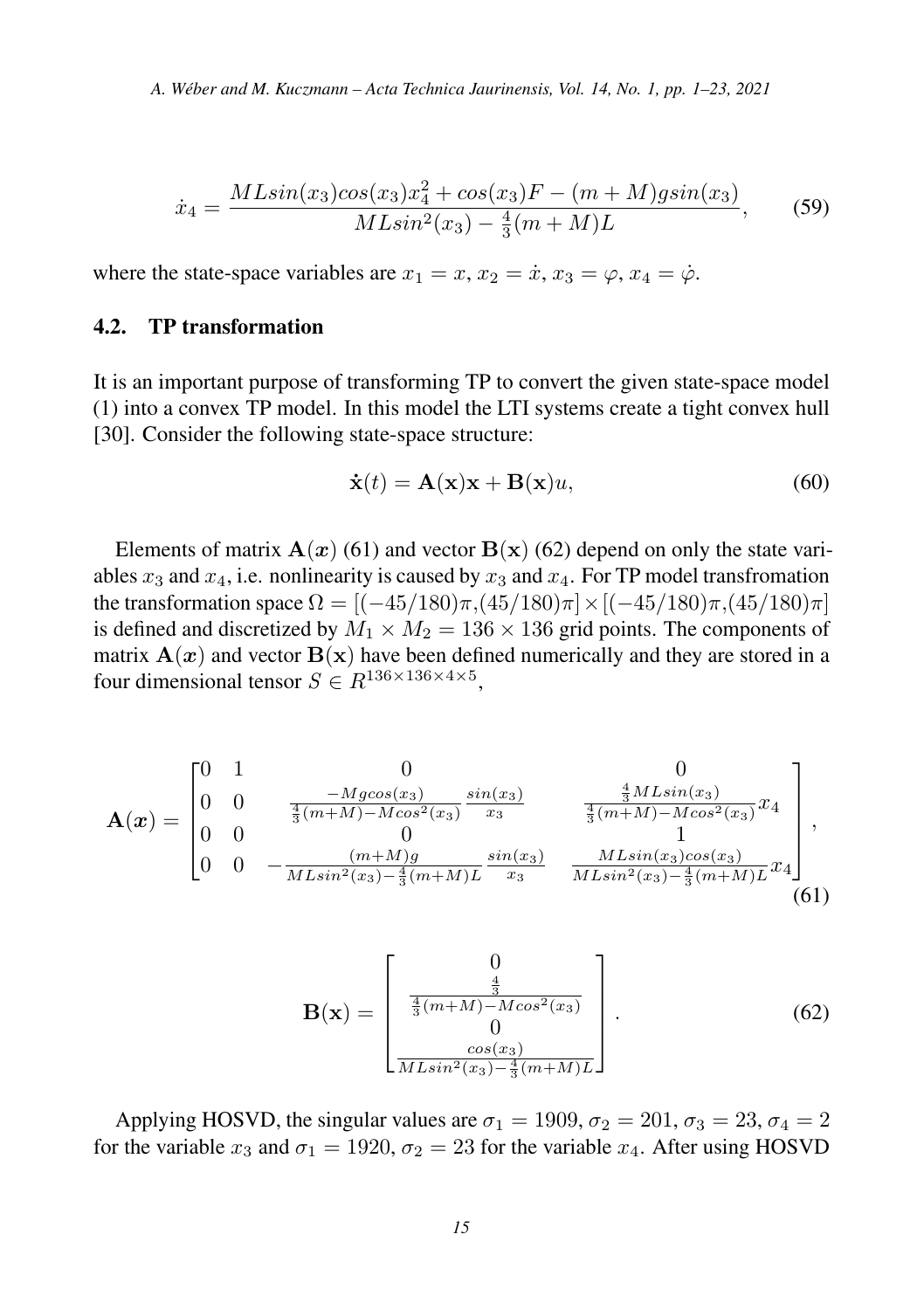on  $S(x(t))$  and CNO type weighting function, the following TP model transformation describes inverted pendulum system:

$$
\dot{\mathbf{x}} \cong \sum_{i_1=1}^{r_1} \sum_{i_2=1}^{r_2} w_{i_1}(x_3) w_{i_2}(x_4) (\mathbf{A}_{i_1, i_2} \mathbf{x} + \mathbf{B}_{i_1, i_2} u), \tag{63}
$$

where  $w_{i_1}(x_3)$  and  $w_{i_2}(x_4)$  are the CNO type weighting functions,  $A_{i_1,i_2}$  and  $B_{i_1,i_2}$ are state independent system matrix and vector. This nonlinear system is possible to be approximated by the combinations of  $r_1r_2$  LTI systems. It can be written as follows:

$$
\dot{\mathbf{x}} \approx \sum_{i_1=1}^5 \sum_{i_2=1}^2 w_{i_1}(x_3) w_{i_2}(x_4) (\mathbf{A}_{i_1, i_2} \mathbf{x} + \mathbf{B}_{i_1, i_2} u), \tag{64}
$$

$$
\dot{\mathbf{x}} \cong \sum_{i=1}^{r} w_i(x_3, x_4) (\mathbf{A}_i \mathbf{x} + \mathbf{B}_i u).
$$
 (65)

where  $r = r_1 r_2$  is the number of LTI systems via  $5 \times 2 = 10$  LTI vertex models. Weighting functions  $w_{i_1}(x_3)$  and  $w_{i_2}(x_4)$  are shown in Fig. 2-3. Thus, the system is decomposed in angular velocity  $\dot{\varphi}$  into 2 weighting functions, and in angular position  $\varphi$  into 5 weighting functions.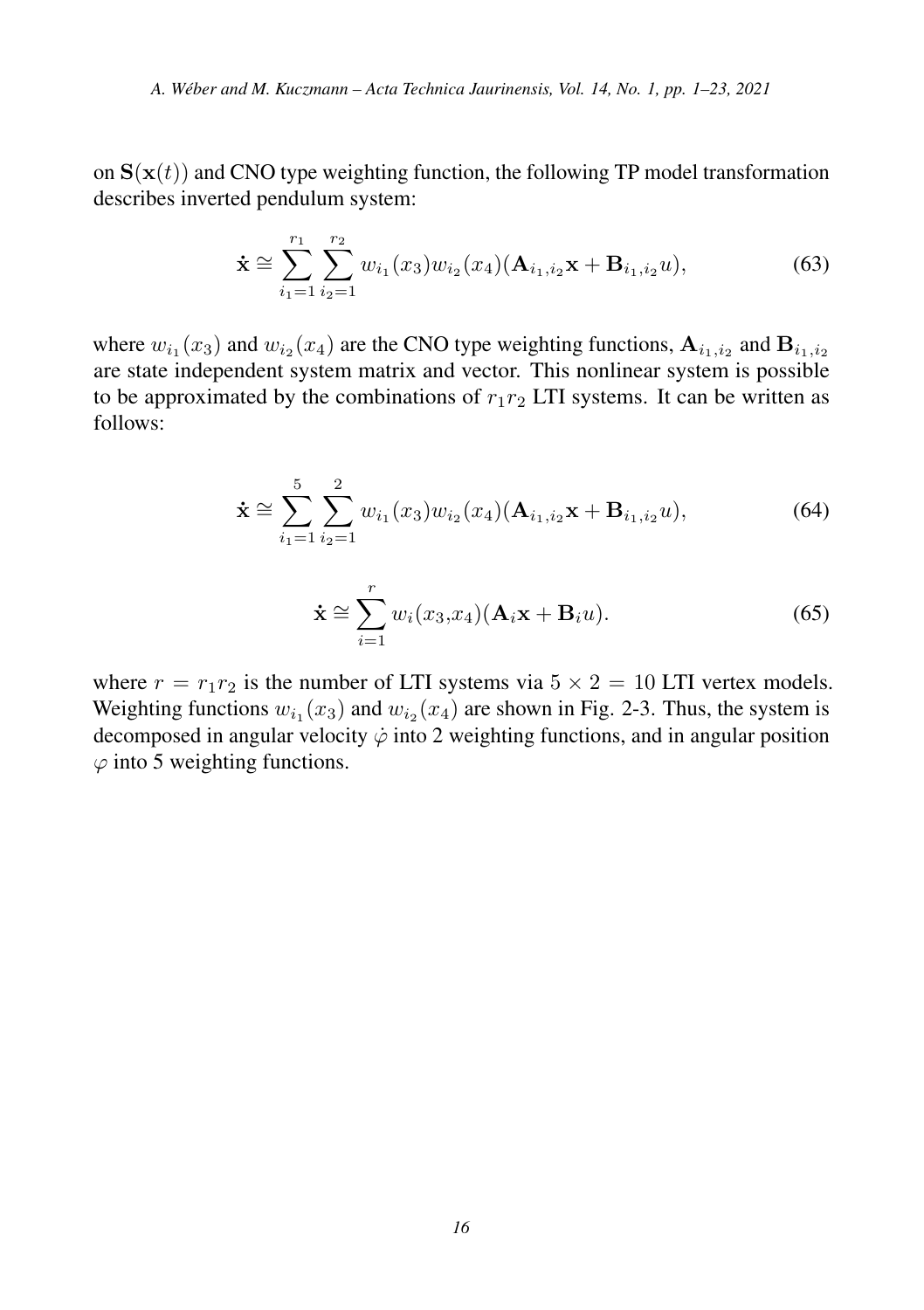

*Figure 2. CNO type weighting functions for* x<sup>3</sup>



*Figure 3. CNO type weighting functions for* x<sup>4</sup>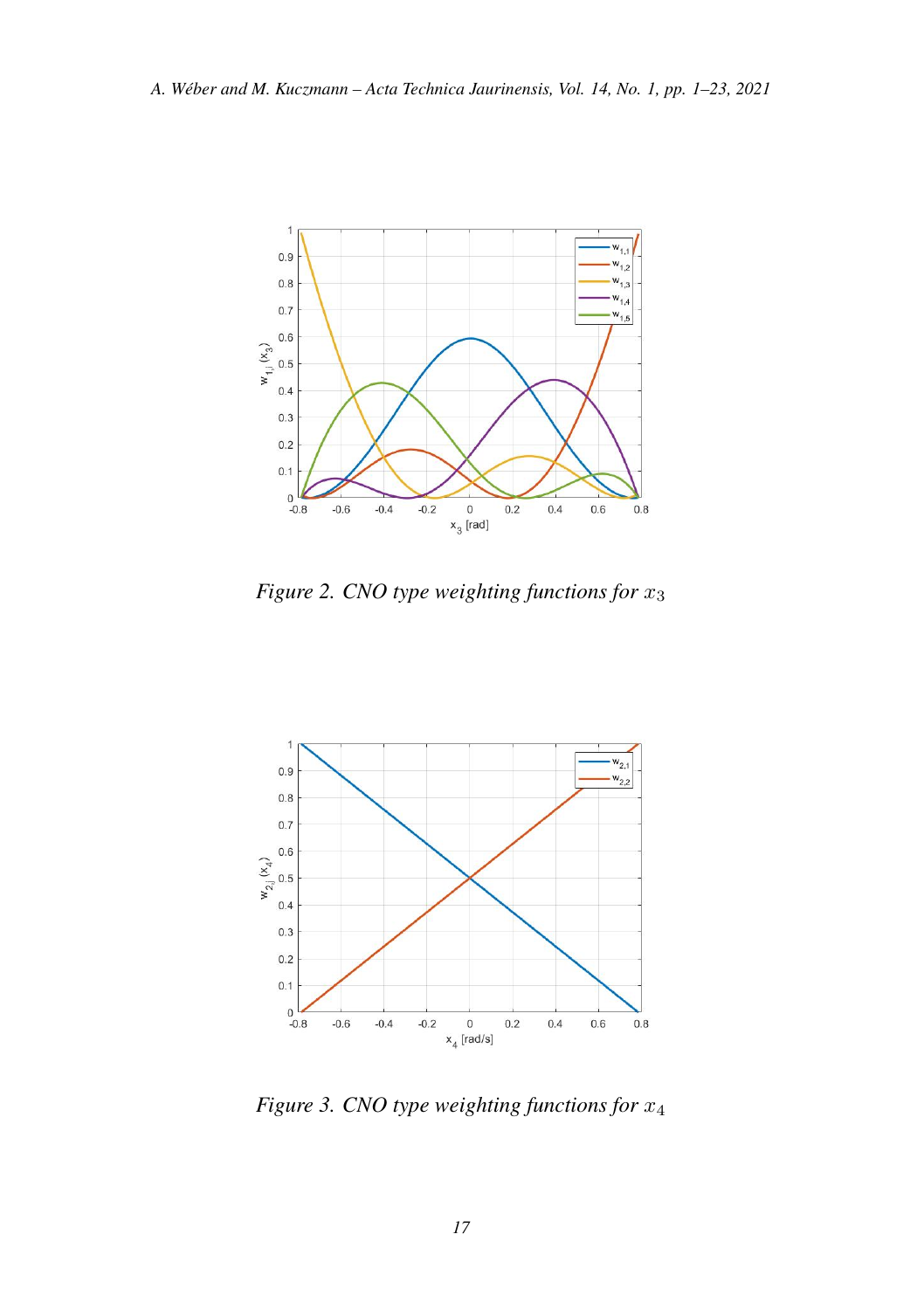The controller vector  $\mathbf{k}_i$  can be numerically defined by LMI. Using stability conditions (31) and (41), determining asymptotic stability of the system. Thus, the stabilization controller can be found:

$$
-\mathbf{X}\mathbf{A}_i^T - \mathbf{A}_i\mathbf{X} + \mathbf{M}_i^T\mathbf{B}_i^T + \mathbf{B}_i\mathbf{M}_i \succ 0,
$$
 (66)

$$
-\mathbf{X}\mathbf{A}_i^T - \mathbf{A}_i\mathbf{X} - \mathbf{X}\mathbf{A}_j^T - \mathbf{A}_j\mathbf{X} + \mathbf{M}_j^T\mathbf{B}_i^T + \mathbf{B}_i\mathbf{M}_j + \mathbf{M}_i^T\mathbf{B}_j^T + \mathbf{B}_j\mathbf{M}_i \succeq 0, \tag{67}
$$

$$
\mathbf{k}_i = \mathbf{M}_i \mathbf{X}^{-1},\tag{68}
$$

where  $i = 1, \dots, r$  and  $j = i + 1, \dots, r$ , and r is the number of LTI vertex systems.

The control signal is shown in Fig. 6. and state variables  $x_1$  and  $x_3$  are shown in Fig. 4-5. The initial condition is  $x(0) = [0.3, 0.0, 0.0]$ .



*Figure 4. State variable*  $x_1$ 

It can be seen in Fig. 4-6. that functions  $x_3$  and u return to a steady state after a few oscillations. The system get into the stable position around 10 seconds. This will result that LMI approach should improve to stabilize better this nonlinear system.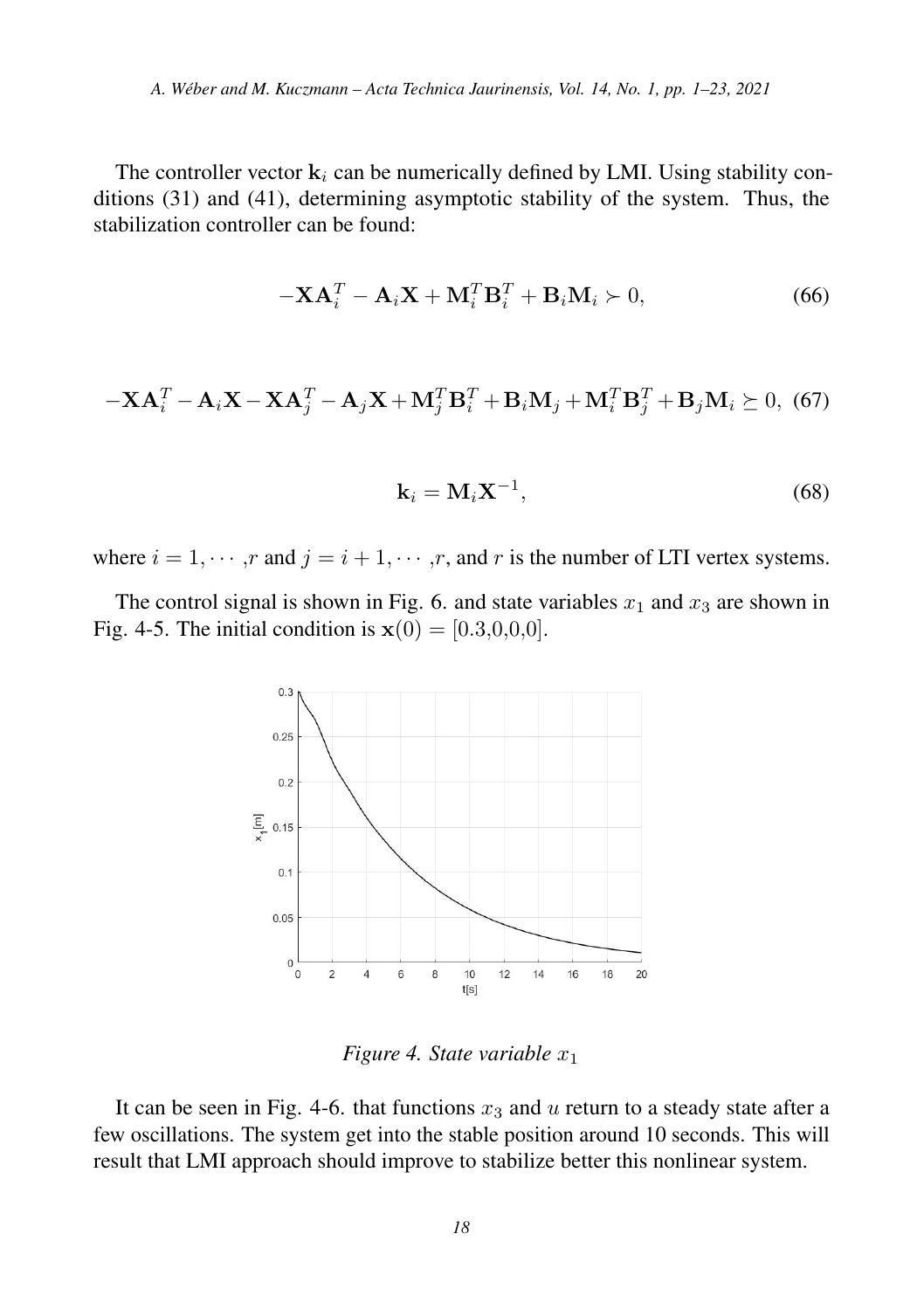

*Figure 5. State variable*  $x_3$ 



*Figure 6. Control signal* u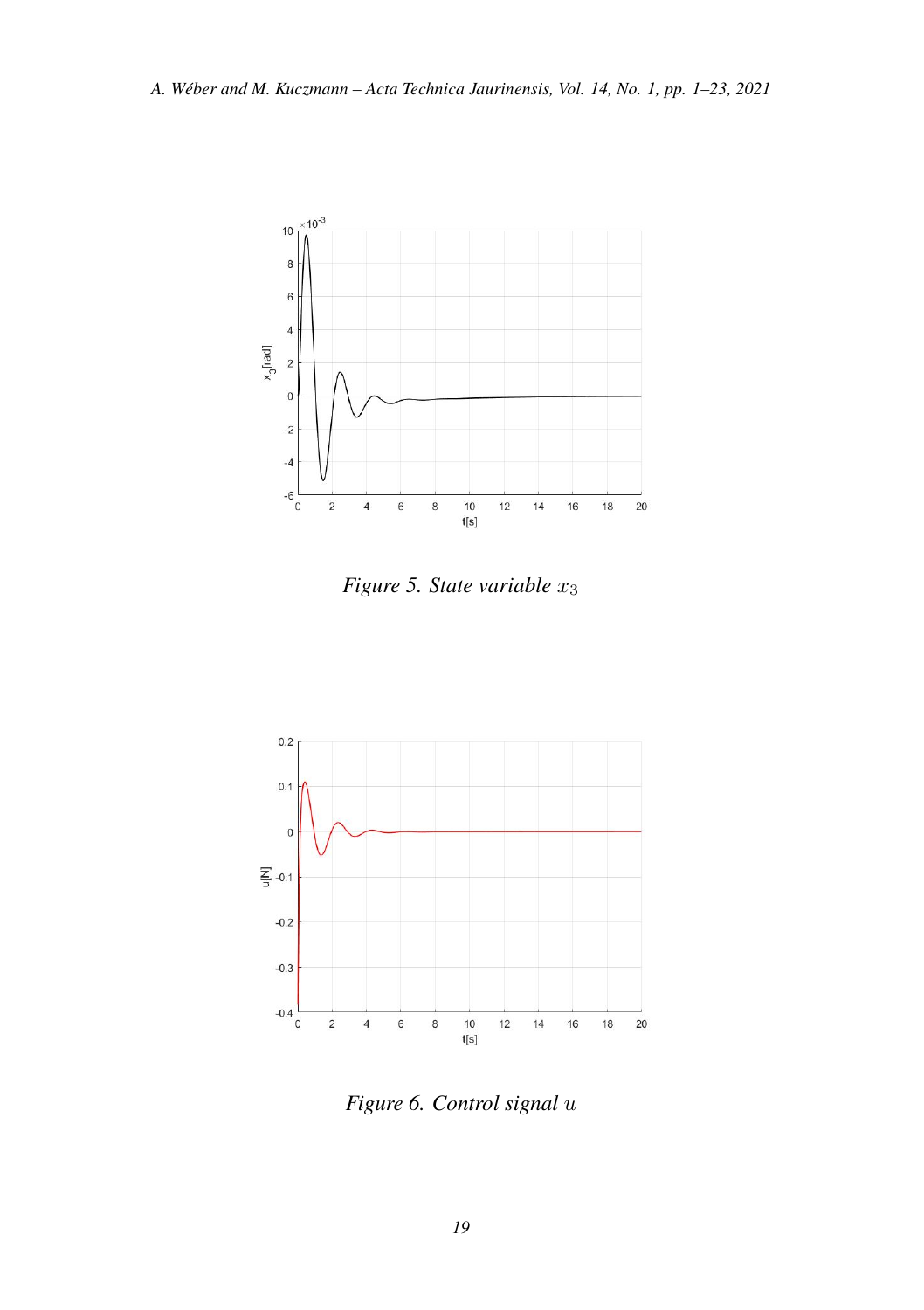# 5. Conclusion

This paper describes a study of the HOSVD based TP transformation with CNO type weighting functions using LMI solver and a solution to a problem by applying these methods through an inverted pendulum example. In this example there are 10 LTI vertex systems of the qLPV model. This paper shows an example to analyse global asymptotic stability. Therefore in the future the decay rate for the inverted pendulum and  $H_2$ ,  $H_{\infty}$  controllers will be analysed.

### **References**

- <span id="page-19-0"></span>[1] S. Iles, F. Kolonic, J. Matusko, Linear Matrix Inequalities Based  $H_{\infty}$  Control of Gantry Crane using Tensor Product Transformation, Proceedings of the 18th International Conference on ProcessControl, Tatranska Lomnica, Slovakia, 2011, ´ pp. 92–99.
- <span id="page-19-1"></span>[2] D. Guang-Ren, Y. Hai-Hua, LMIs in Control Systems: Analysis, Design and Applications, 1st Edition, CRC Press, Taylor and Francis Group, Boca Raton, 2013.

doi: <https://doi.org/10.1201/b15060>

- <span id="page-19-2"></span>[3] X. Liu, X. Xin, Z. Li, Z. Chen, Near Optimal Control Based on the Tensor-Product Technique, *IEEE Transactions on Circuits and Systems II: Express Briefs* 64 (5) (2017) pp. 560–564. doi: <https://doi.org/10.1109/TCSII.2016.2592986>
- <span id="page-19-3"></span>[4] A. Szollosi, P. Baranyi, Influence of the Tensor Product model representation of qLPV models on the feasibility of Linear Matrix Inequality, *Asian Journal of Control* 18 (4) (2015) pp. 1328–1342.
- <span id="page-19-4"></span>[5] B. Lantos, Theory and Design of Control Systems III., Academic Press, Budapest, 2018.
- <span id="page-19-5"></span>[6] Sz. Nagy, Z. Petres, P. Baranyi, TP tool - A MATLAB toolbox for TP model transformation, 8th International Symposium of Hungarian Researchers on Computational Intelligence and Informatics, CINTI (2007), Budapest, Hungary pp. 483–495.
- <span id="page-19-6"></span>[7] S. Iles, J. Matusko, F. Kolonic, Furuta Pendulum - a Tensor Product Modelbased Design Approach Case Study, 2011 Proceedings of the 34th International Convention MIPRO, Opatija, Croatia, 2011.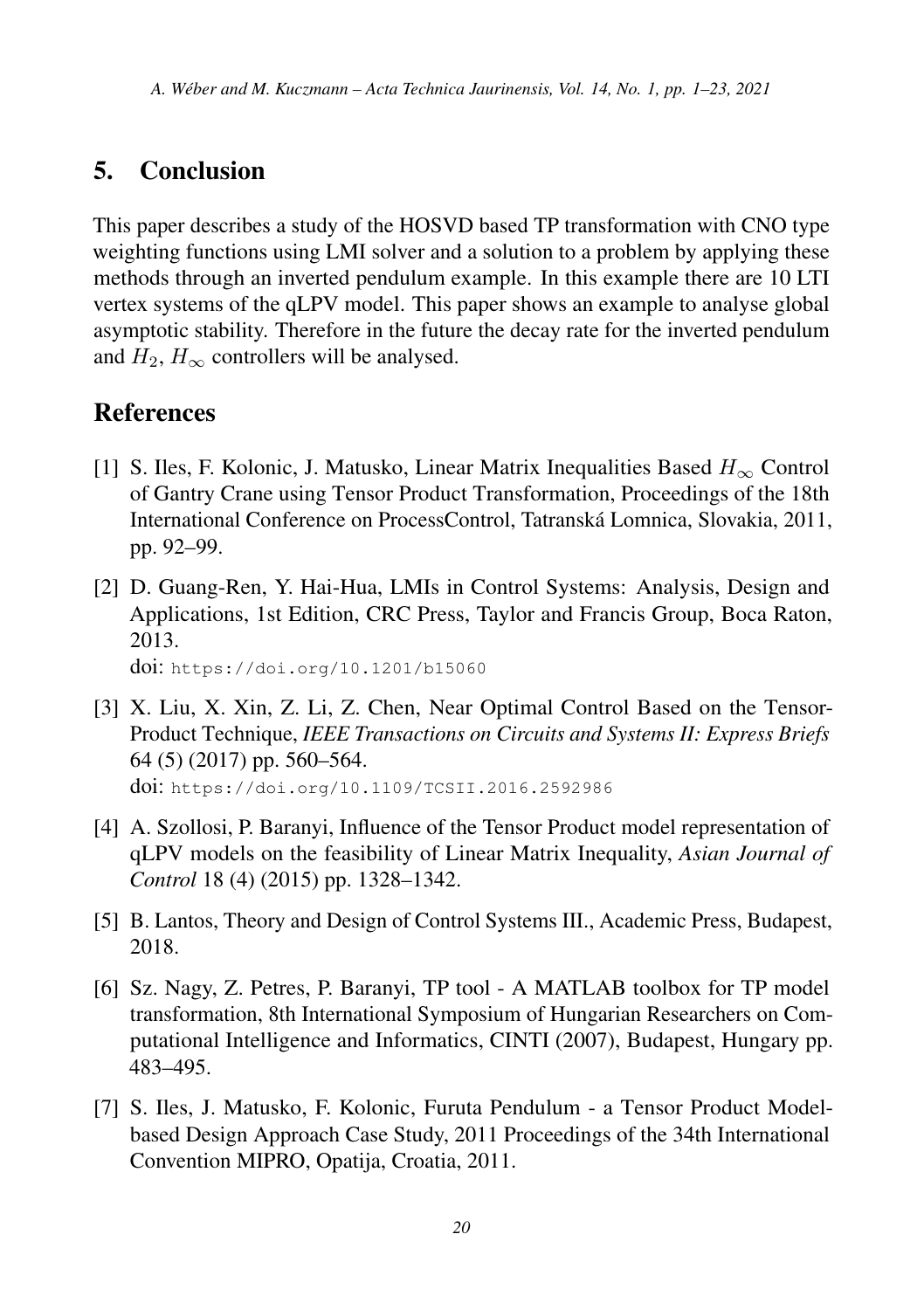<span id="page-20-0"></span>[8] P. Grof, Y. Yam, TP transformation based control of rotary pendulumy, IEEE International Conference on Systems, Man, and Cybernetics (2015) pp. 2620– 2625.

doi: <https://doi.org/10.1109/SMC.2015.458>

<span id="page-20-1"></span>[9] J. Matusko, V. Lesic, F. Kolonic, S. Iles, Tensor product based control of the Single Pendulum Gantry process with stable neural network based friction compensation, Advanced Intelligent Mechatronics (AIM), 2011 IEEE/ASME International Conference, Budapest.

doi: <https://doi.org/10.1109/AIM.2011.6027152>

<span id="page-20-2"></span>[10] F. Kolonic, A. Poljugan, Experimental Control Design by TP Model Transformation, 2006 IEEE International Conference on Mechatronics, Budapest, Hungary, 2006.

doi: <https://doi.org/10.1109/ICMECH.2006.252605>

<span id="page-20-3"></span>[11] Sz. Nagy, Z. Petres, P. Baranyi, TP model transformation based controller design for the parallel-type double inverted pendulum, 2008 IEEE International Conference on Fuzzy Systems (IEEE World Congress on Computational Intelligence), Hong Kong, China, 2008.

doi: <https://doi.org/10.1109/FUZZY.2008.4630551>

- <span id="page-20-4"></span>[12] P. Baranyi, TP- Model Transformation Based Control Design Frameworks, Control Engineering, Springer Book, 2016. ISBN: 978-3-319-19605-3
- <span id="page-20-5"></span>[13] P. Baranyi, Y. Yam, P. Varlaki, Tensor Product Model Transformation in Poly- ´ topic Model Based Control, 1st Edition, Automation and Control Engineering, CRC Press, Taylor and Francis Group, 2018. doi: <https://doi.org/10.1201/9781315218045>
- <span id="page-20-6"></span>[14] P. Baranyi, Extracting LPV and qLPV Structures from State-Space Functions: A TP Model Transformation Based Framework, *IEEE Transactions on Fuzzy Systems* 28 (3) (2017) pp. 499–509. doi: <https://doi.org/10.1109/TFUZZ.2019.2908770>
- <span id="page-20-7"></span>[15] P. Korondi, Tensor Product Model Transformation-based Sliding Surface Design, *Acta Polytechnica Hungarica* 3 (4) (2006) pp. 23–35.
- <span id="page-20-8"></span>[16] F. Kolonic, A. Poljugan, I. Petrovic, Tensor Product Model Transformationbased Controller Design for Gantry Crane Control System-an Application Approach, *Acta Polytechnica Hungarica* 3 (4) (2006) pp. 95–112.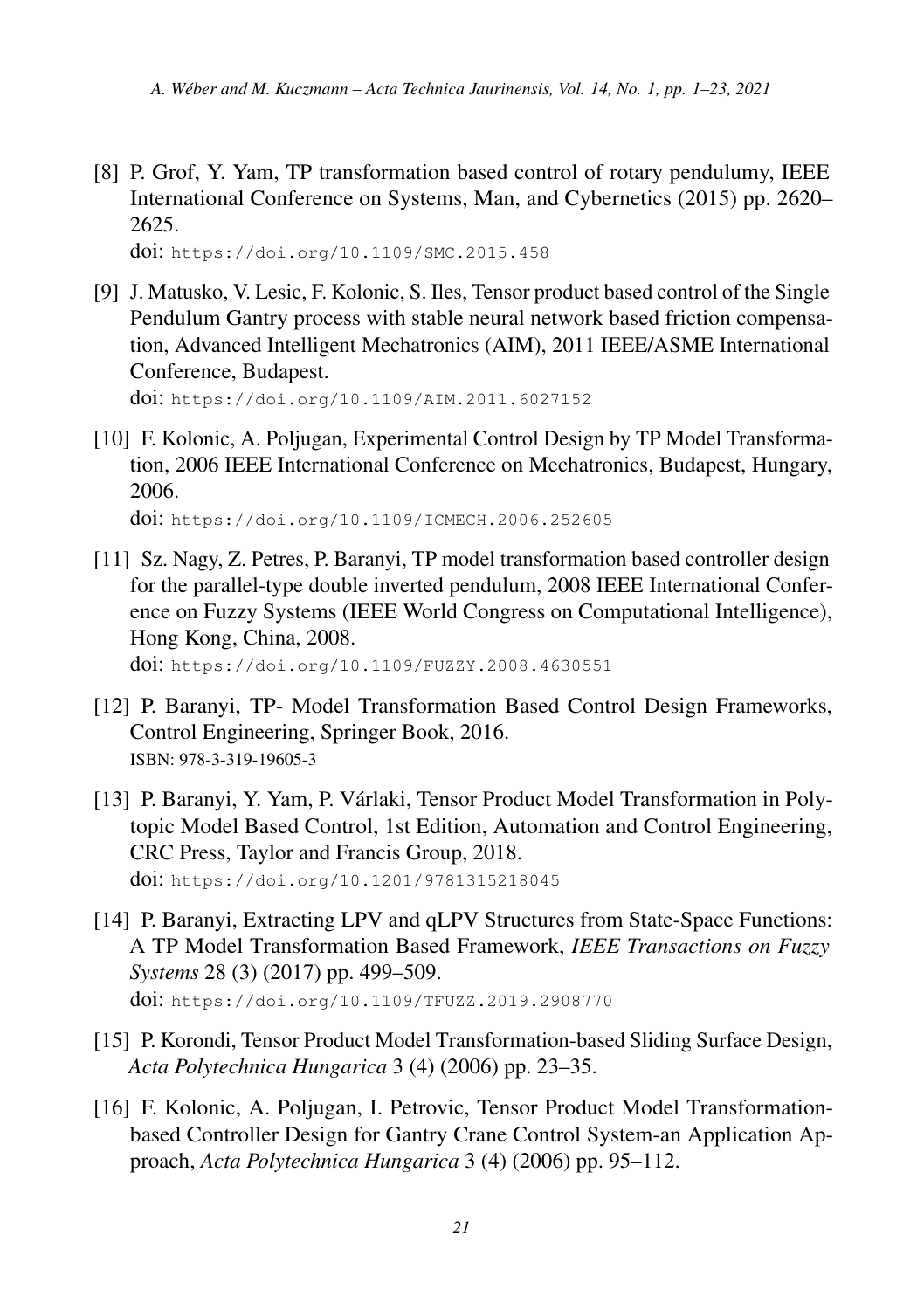<span id="page-21-0"></span>[17] P. Varkonyi, D. Tikk, P. Korondi, P. Baranyi, A New Algorithm for RNO-INO Type Tensor Product Model Representation, 2005 IEEE International Conference on Intelligent Engineering Systems, Cruising on the Mediterranean Sea, Spain, 2005, pp. 263–266.

doi: <https://doi.org/10.1109/INES.2005.1555170>

<span id="page-21-1"></span>[18] Y. Yam, P. Baranyi, C.T. Yamg, Reduction of Fuzzy Rule Base via Singular Value Decomposition, *IEEE Transactions on Fuzzy Systems* 7 (2) (1999) pp. 120–132.

doi: <https://doi.org/10.1109/91.755394>

- <span id="page-21-2"></span>[19] G. Bergqvist, E. Larsson,The Higher Order Singular Value Decomposition: Theory and an Application, *IEEE Signal Processing Magazine* 27 (3) (2010) pp. 151–154. doi: <https://doi.org/10.1109/MSP.2010.936030>
- <span id="page-21-3"></span>[20] P. Baranyi, P. Szeidl, P. Várlaki, Y. Yam, Definition of the HOSVD Based Canonical Form of Polytopic Dynamic Models, Proceedings of the 2006 IEEE International Conference on Mechatronics, Budapest, 2006 pp. 660–665. doi: <https://doi.org/10.1109/ICMECH.2006.252604>
- <span id="page-21-4"></span>[21] P. Szeidl, P. Várlaki, HOSVD Based Canonical Form for Polytopic Models of Dynamic Systems, *Journal of Advanced Computational Intelligence and Intelligent Informatics* 13 (1) (2009) pp. 52–60.
- <span id="page-21-5"></span>[22] M. Kuczmann, Signals and Systems, Universitas- Győr Nonprofit Kft., Győr, 2010.
- <span id="page-21-6"></span>[23] V. C. S. Campos, F. O. Souza, L. A. B. Torres, R. M. Palhares, New Stability Conditions Based on Piecewise Fuzzy Lyapunov Functions and Tensor Product Transformations, *IEEE Transactions on Fuzzy Systems* 21 (4) (2013) pp. 784– 760.

doi: <https://doi.org/10.1109/TFUZZ.2012.2230178>

<span id="page-21-7"></span>[24] H. O. Wang, K. Tanaka, M. F. Griffin, Parallel Distributed Compensation of Nonlinear Systems by Takagi-Sugeno Fuzzy Model, Proceedings of 1995 IEEE International Conference on Fuzzy Systems, Yokohama, Japan, 1995 pp. 531– 538.

doi: <https://doi.org/10.1109/FUZZY.1995.409737>